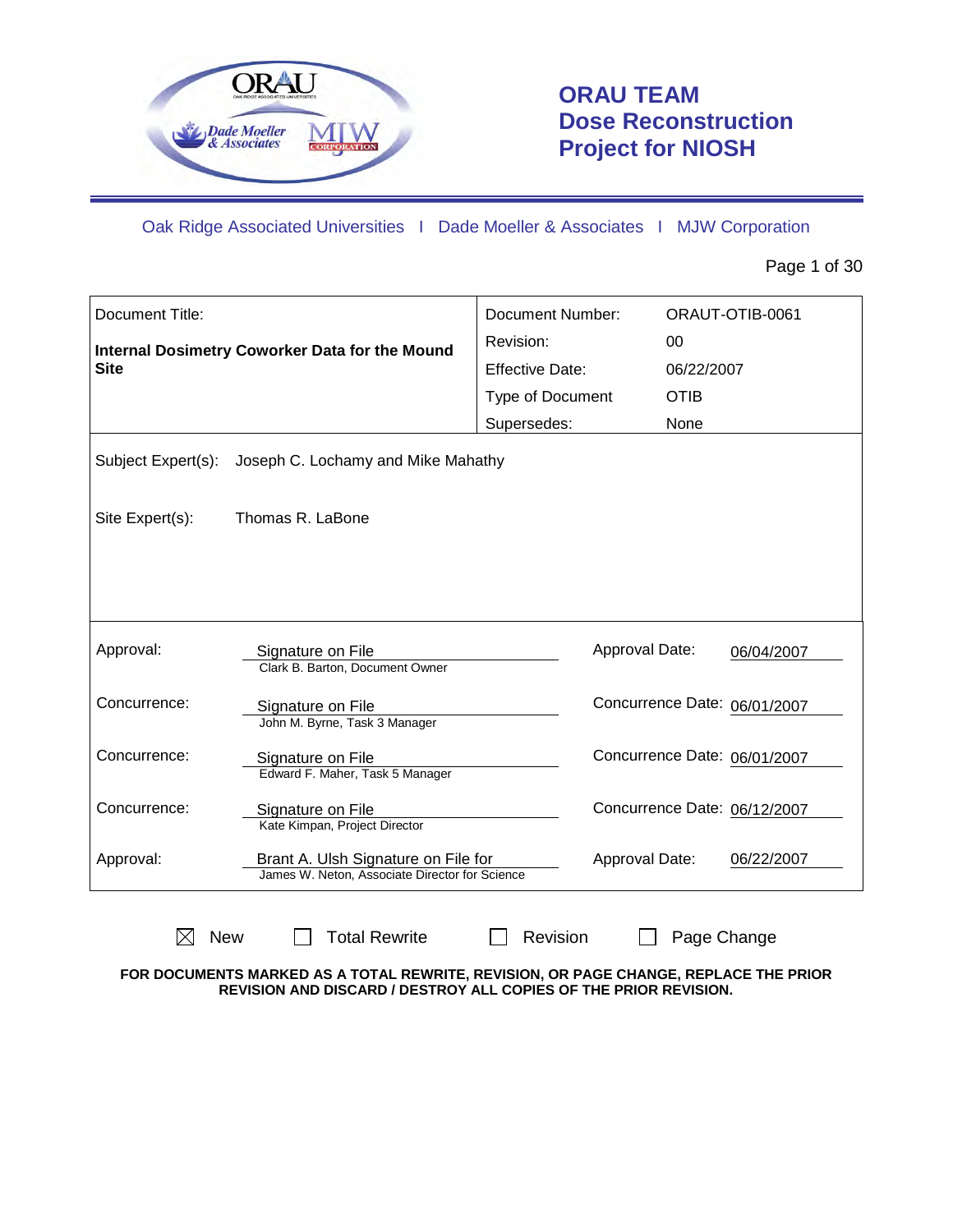| Document No.<br>ORAUT-OTIB-<br>-0061 | 0C<br>Revision No. | <b>Effective Date:</b><br>. 06/22/2007 | `30<br>Page<br>n of |
|--------------------------------------|--------------------|----------------------------------------|---------------------|

### **PUBLICATION RECORD**

| <b>EFFECTIVE</b>   REVISION<br><b>DATE</b> | <b>NUMBER</b> | <b>DESCRIPTION</b>                                                                                                                                                                                                                                                                                                                      |
|--------------------------------------------|---------------|-----------------------------------------------------------------------------------------------------------------------------------------------------------------------------------------------------------------------------------------------------------------------------------------------------------------------------------------|
| 06/22/2007                                 | 00            | Approved new technical information bulletin for assigning Mound<br>internal doses based on coworker bioassay data. Incorporates<br>formal internal and NIOSH review comments. There is no change to<br>the assigned dose and no PER is required. Training required: As<br>determined by the Task Manager. Initiated by Clark B. Barton. |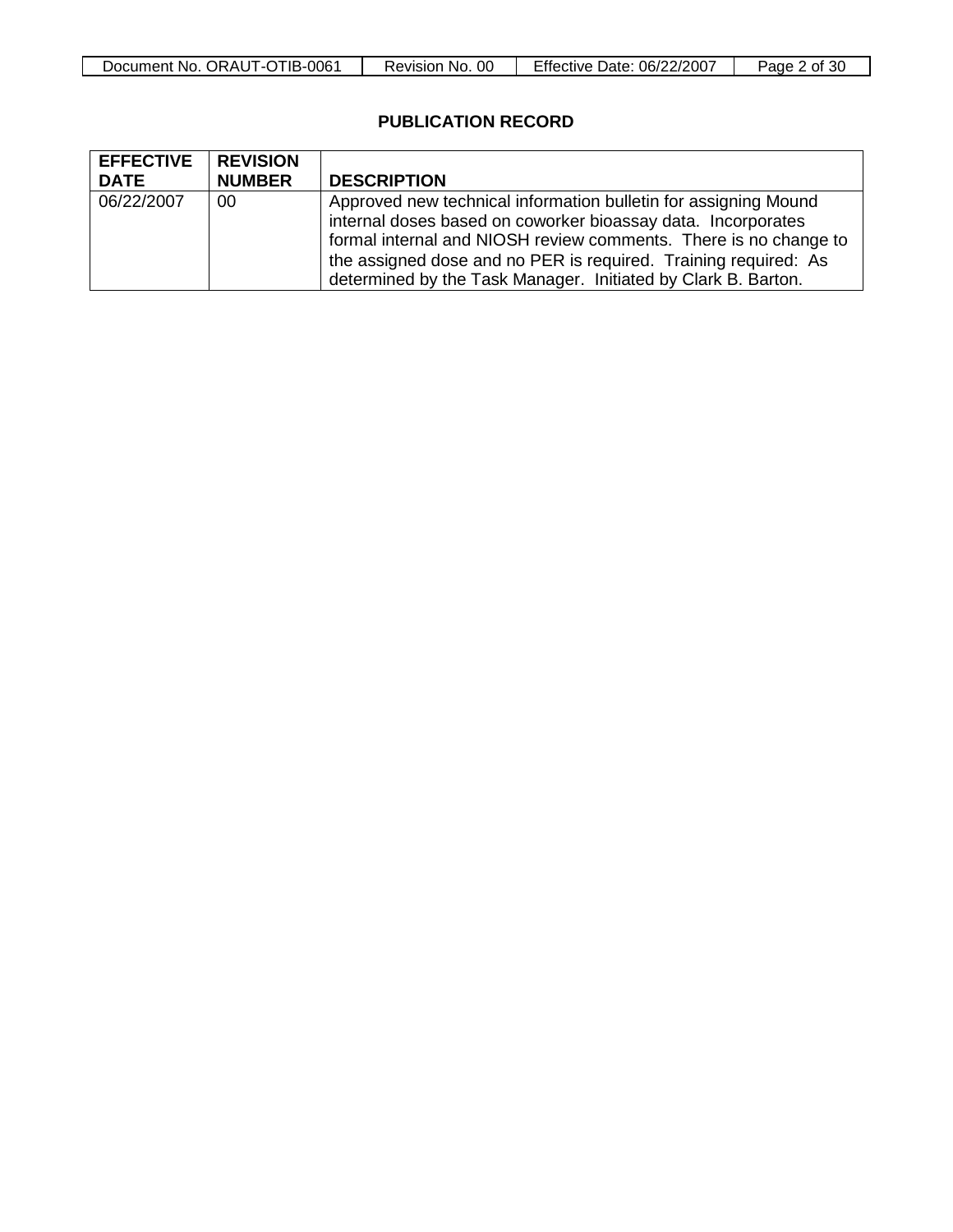### **TABLE OF CONTENTS**

| <b>SECTION</b> |            |                         | <b>TITLE</b> | <b>PAGE</b> |
|----------------|------------|-------------------------|--------------|-------------|
|                |            |                         |              |             |
| 1.0            |            |                         |              |             |
| 2.0            |            |                         |              |             |
| 3.0            | 3.1<br>3.2 | 3.1.1<br>3.1.2<br>3.2.1 |              |             |
| 4.0            | 4.1        | 4.1.1<br>4.1.2          |              |             |
|                | 4.2        | 4.2.1<br>4.2.2          |              |             |
|                | 4.3        | 4.3.1<br>4.3.2          |              |             |
| 5.0            | 5.1<br>5.2 | 5.1.1<br>5.1.2          |              |             |
| 6.0            |            |                         |              |             |
|                |            |                         |              |             |
|                |            |                         |              |             |
|                |            |                         |              |             |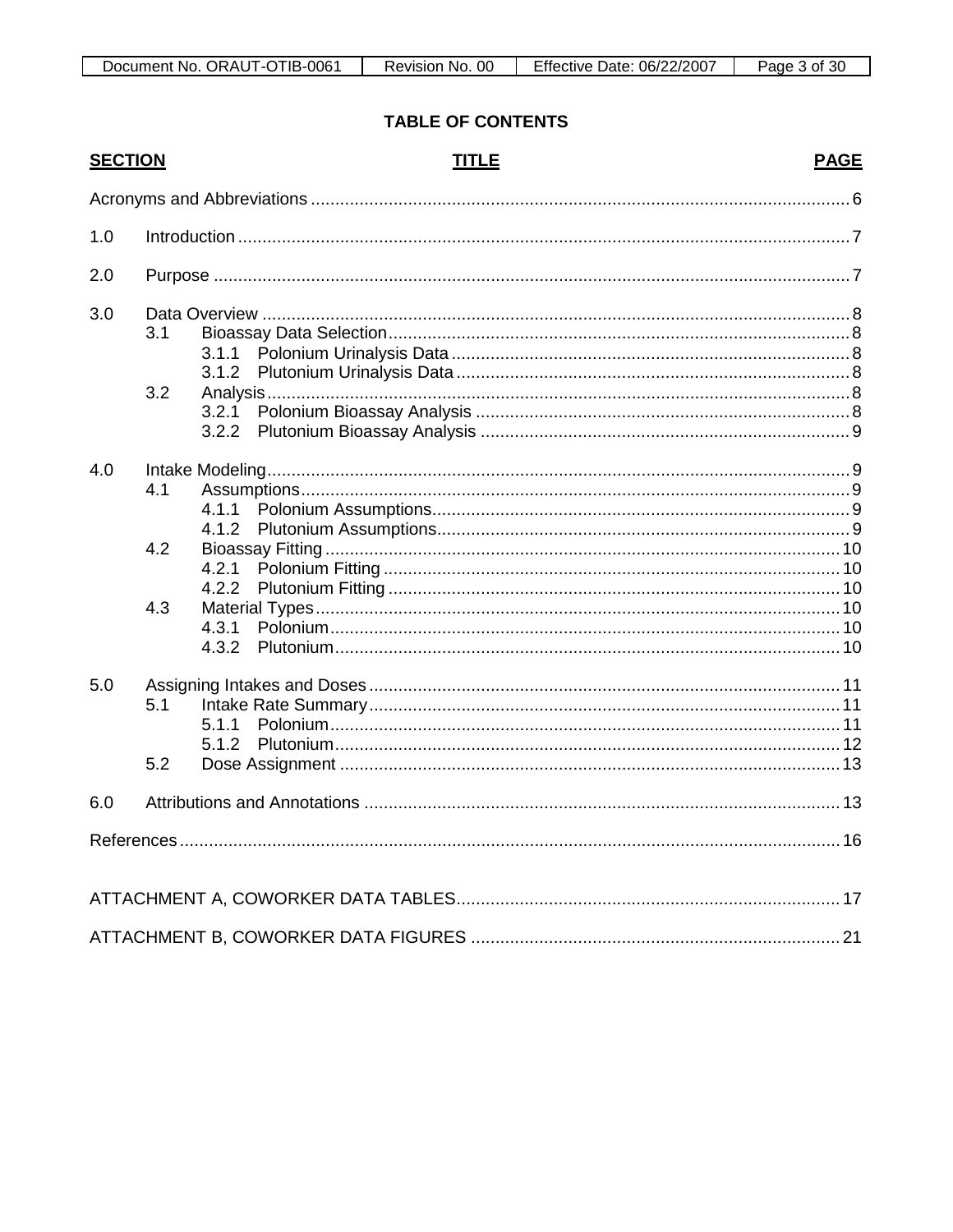### **LIST OF TABLES**

## **TABLE TITLE**

| × | v | ۰. |  |
|---|---|----|--|
|   |   |    |  |

| $5 - 1$ |                                                                                       |  |
|---------|---------------------------------------------------------------------------------------|--|
| $5 - 2$ |                                                                                       |  |
| $5 - 3$ |                                                                                       |  |
| $A-1$   |                                                                                       |  |
| $A-2$   |                                                                                       |  |
| $A-3$   |                                                                                       |  |
| $A - 4$ |                                                                                       |  |
| $A-5$   | 50th- and 84th-percentile urinary excretion rates of total plutonium, 1956 to 1975 19 |  |
| $A-6$   | 50th- and 84th-percentile urinary excretion rates of total plutonium, 1975 to 1990 20 |  |
| $A-7$   |                                                                                       |  |
| $A-8$   |                                                                                       |  |
|         |                                                                                       |  |

### **LIST OF FIGURES**

### **FIGURE TITLE**

### **PAGE**

| $B-1$  | Predicted and observed 50th-percentile urinary excretion assuming inhalation intakes of                     | 21 |
|--------|-------------------------------------------------------------------------------------------------------------|----|
| $B-2$  | Predicted and observed 84th-percentile urinary excretion assuming inhalation intakes of                     | 21 |
| $B-3$  | Predicted and observed 50th-percentile urinary excretion assuming inhalation intakes of<br>type $F^{210}Po$ | 22 |
| $B-4$  | Predicted and observed 84th-percentile urinary excretion assuming inhalation intakes of                     | 22 |
| $B-5$  | Predicted and observed 50th-percentile urinary excretion assuming inhalation intakes of                     | 23 |
| $B-6$  | Predicted and observed 50th-percentile urinary excretion assuming inhalation intakes of                     | 23 |
| $B-7$  | Predicted and observed 50th-percentile urinary excretion assuming inhalation intakes of                     | 24 |
| $B-8$  | Predicted and observed 50th-percentile urinary excretion assuming inhalation intakes of                     | 24 |
| $B-9$  | Predicted and observed 50th-percentile urinary excretion assuming inhalation intakes of                     | 25 |
| $B-10$ | Predicted and observed 50th-percentile urinary excretion assuming inhalation intakes of                     | 25 |
| $B-11$ | Predicted and observed 84th-percentile urinary excretion assuming inhalation intakes of                     | 26 |
| $B-12$ | Predicted and observed 84th-percentile urinary excretion assuming inhalation intakes of                     | 26 |
| $B-13$ | Predicted and observed 84th-percentile urinary excretion assuming inhalation intakes of                     | 27 |
| $B-14$ | Predicted and observed 84th-percentile urinary excretion assuming inhalation intakes of                     | 27 |
|        |                                                                                                             |    |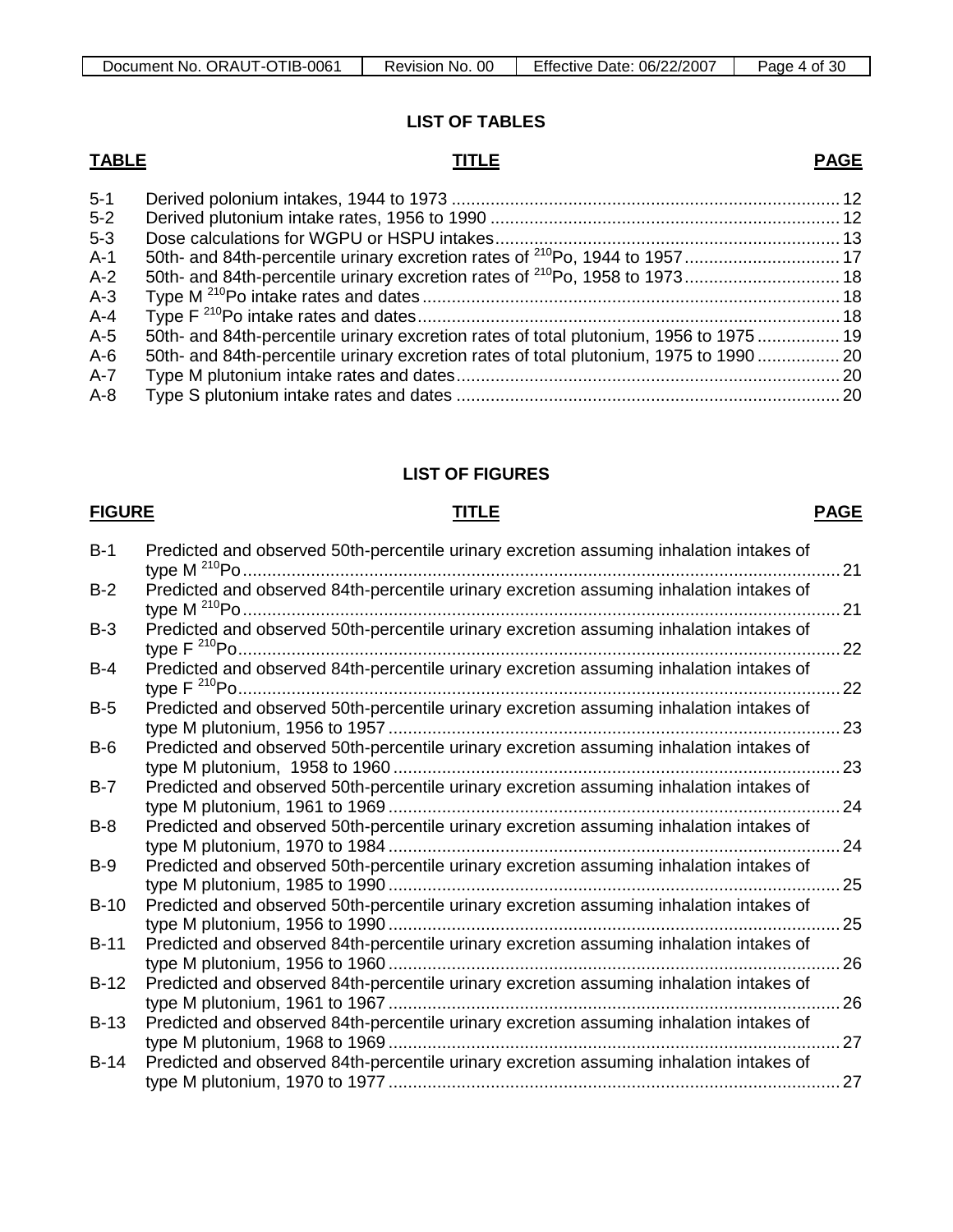| Document No.<br>ORAUT-OTIB-0061 | 00<br>Revision<br>No. | Effective<br>06/22/2007<br>Date: | 30<br>b of 1<br>Page |
|---------------------------------|-----------------------|----------------------------------|----------------------|

|        | B-15 Predicted and observed 84th-percentile urinary excretion assuming inhalation intakes of |  |
|--------|----------------------------------------------------------------------------------------------|--|
|        | B-16 Predicted and observed 84th-percentile urinary excretion assuming inhalation intakes of |  |
|        | B-17 Predicted and observed 84th-percentile urinary excretion assuming inhalation intakes of |  |
|        | B-18 Predicted and observed 50th-percentile urinary excretion assuming a single chronic      |  |
| $B-19$ | Predicted and observed 84th-percentile urinary excretion assuming a single chronic           |  |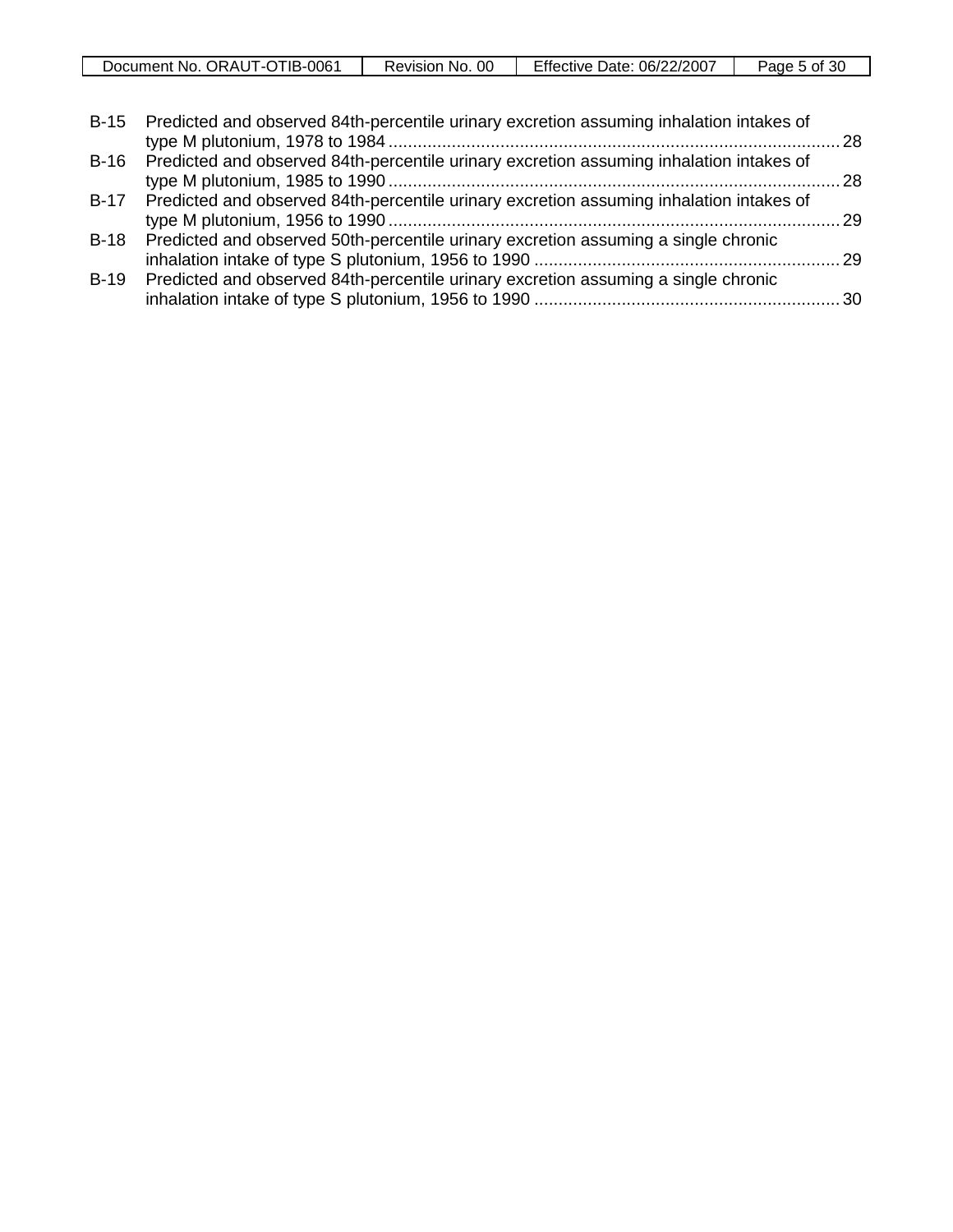### **ACRONYMS AND ABBREVIATIONS**

| <b>AMAD</b>                     | activity median aerodynamic diameter                                                        |
|---------------------------------|---------------------------------------------------------------------------------------------|
| Bq                              | becquerel                                                                                   |
| d<br><b>DOE</b><br><b>DTPA</b>  | day<br>U.S. Department of Energy<br>diethylene triamine pentaacetic acid                    |
|                                 | EEOICPA Energy Employees Occupational Illness Compensation Program Act                      |
| GI<br><b>GSD</b>                | gastrointestinal<br>geometric standard deviation                                            |
| hr<br><b>HSPU</b>               | hour<br>heat-source plutonium                                                               |
| <b>IMBA</b><br><b>IREP</b>      | <b>Integrated Modules for Bioassay Analysis</b><br>Interactive RadioEpidemiological Program |
| m<br>mL                         | meter<br>milliliter                                                                         |
| <b>NIOSH</b>                    | National Institute for Occupational Safety and Health                                       |
| <b>ORAU</b>                     | Oak Ridge Associated Universities                                                           |
| pCi<br><b>PER</b><br><b>POC</b> | picocurie<br><b>Program Evaluation Report</b><br>probability of causation                   |
| TIB                             | technical information bulletin                                                              |
| <b>U.S.C.</b>                   | <b>United States Code</b>                                                                   |
| <b>WGPU</b>                     | weapons-grade plutonium                                                                     |
| μg<br>μm                        | microgram<br>micrometer                                                                     |
| ş                               | section or sections                                                                         |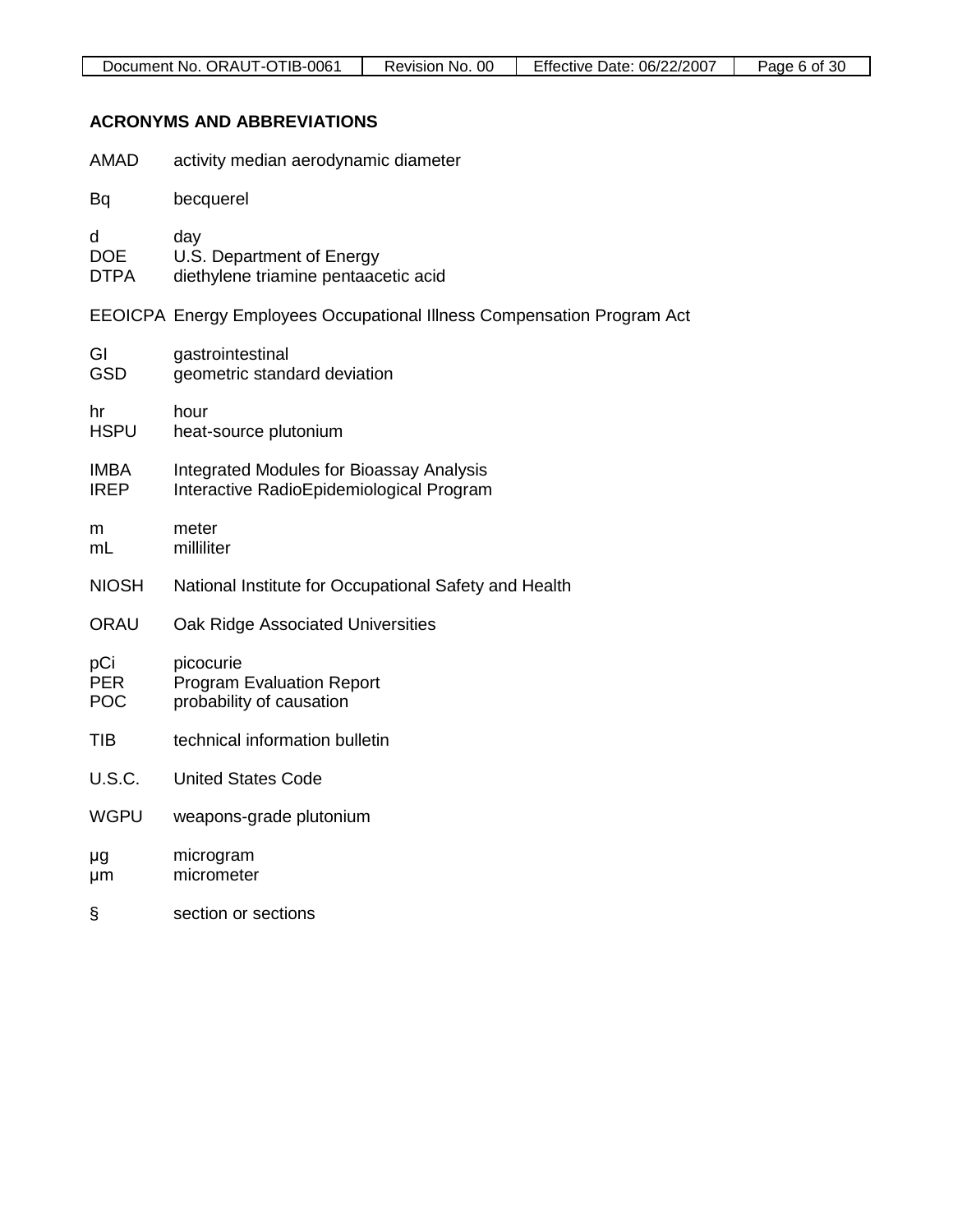| Document No. ORAUT-OTIB-0061<br>Revision No. 00 | Effective Date: 06/22/2007 | Page 7 of 30 |
|-------------------------------------------------|----------------------------|--------------|
|-------------------------------------------------|----------------------------|--------------|

#### **1.0 INTRODUCTION**

Technical information bulletins (TIBs) are not official determinations made by the National Institute for Occupational Safety and Health (NIOSH) but are rather general working documents that provide historical background information and guidance to assist in the preparation of dose reconstructions at particular sites or categories of sites. They will be revised if additional relevant information is obtained. TIBs may be used to assist NIOSH staff in the completion of individual dose reconstructions.

In this document the word "facility" is used as a general term for an area, building, or group of buildings that served a specific purpose at a site. It does not necessarily connote an "atomic weapons employer facility" or a "Department of Energy [DOE] facility" as defined in the Energy Employees Occupational Illness Compensation Program Act of 2000 [42 U.S.C. § 7384l(5) and (12)].

*Analysis of Coworker Bioassay Data for Internal Dose Assignment* (ORAUT 2005) describes the general process that is used to analyze bioassay data for assigning doses to individuals based on coworker results. *Coworker Data Exposure Profile Development* (ORAUT 2004a) describes the approach and processes to be used to develop reasonable exposure profiles based on available dosimetric information for workers at DOE sites.

Bioassay results were obtained through the PORECON (Polonium Reconstruction) and PURECON (Plutonium Reconstruction) databases that were created at the Mound Laboratory from logbooks and other original hard-copy records. Based on a spot check, this data set coincides well with original Mound paper records. It is appropriate for use only at Mound. Furthermore, the databases are representative of worker bioassay results at Mound during a substantial part of the operating history at this site.

The database results were labeled with units that varied among the radionuclides, analysis techniques, and measurement periods. These units were assembled into a common format to expedite the statistical analysis. The specific units for each radionuclide are provided in the appropriate sections of this document.

A statistical analysis of the data was performed as specified in ORAUT (2005) and it's implementing procedure, *Generating Summary Statistics for Coworker Bioassay Data* (ORAUT 2006). The results were entered in the Integrated Modules for Bioassay Analysis (IMBA) computer software to obtain intake rates for assigning dose distributions.

#### **2.0 PURPOSE**

Some employees at DOE sites might not have been monitored for potential intakes of radioactive material. For other employees the records of such monitoring might be incomplete or unavailable. In such cases, data from monitored coworkers can be used to estimate an individual's potential intake of radioactive material and the resulting internal dose. The purpose of this TIB is to provide monitored coworker information for calculating and assigning occupational internal doses to employees at Mound whose job titles, facility assignments, and other case-specific information indicate that they have the potential for unmonitored intakes of <sup>210</sup>Po or plutonium.

Attributions and annotations, indicated by bracketed callouts used to identify the source, justification, or clarification of the associated information, are presented in § 6.0.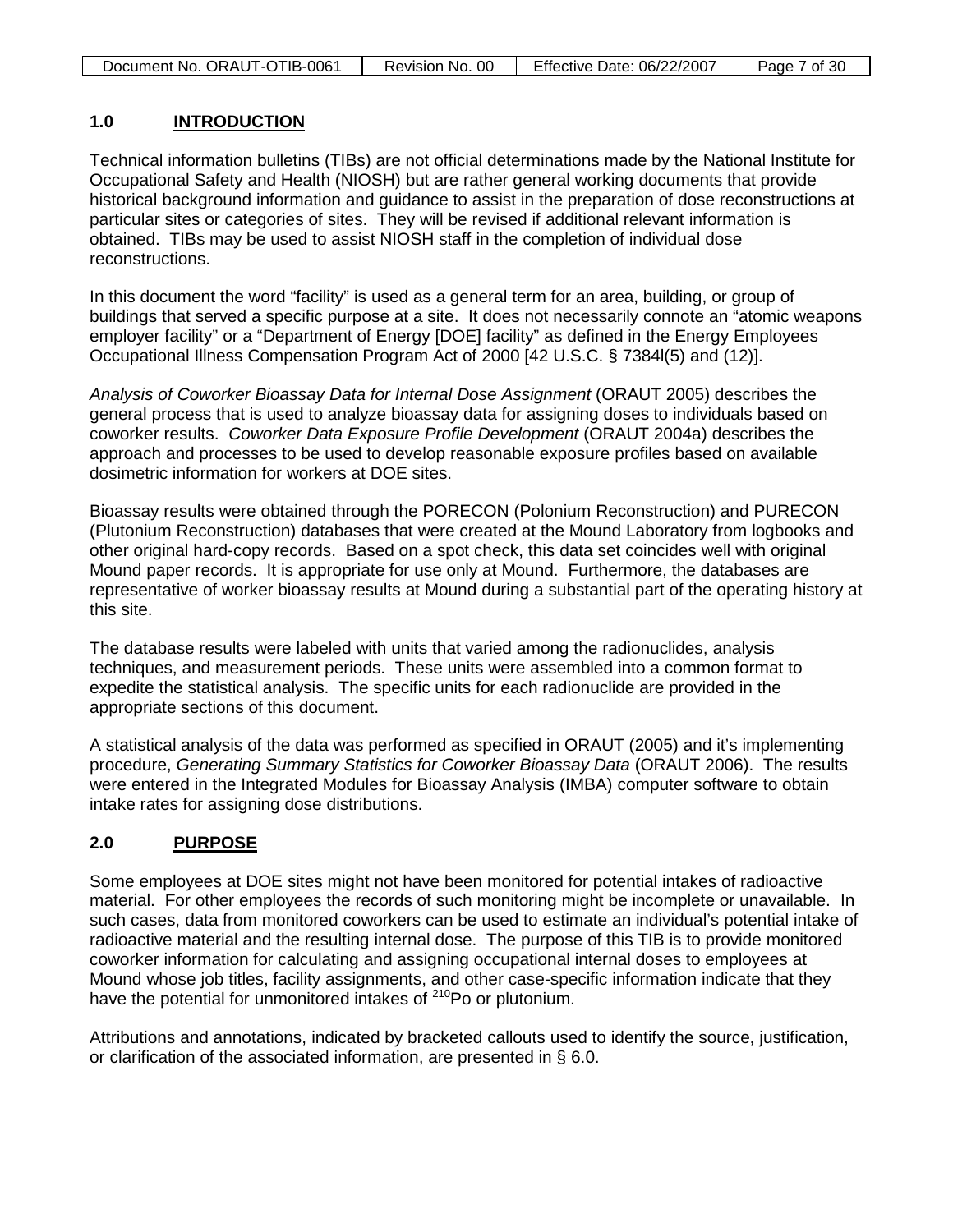#### **3.0 DATA OVERVIEW**

This section provides information on the general selection characteristics of the data and the methods of analysis. Plutonium and <sup>210</sup>Po are the radionuclides of interest, and significant numbers of monitoring records exist for them. More detailed radionuclide-specific information for these two nuclides is provided in Section 4.0.

### **3.1 BIOASSAY DATA SELECTION**

#### **3.1.1 Polonium Urinalysis Data**

The urine bioassay data were extracted from the *verified* PORECON\_FINAL\_COPY database, "dbo\_SAMPLES" table, "BQ\_DAY" field. By verified, it is meant that the original PORECON database was created by Mound from information recorded on cards, as well as from a review of the original chemistry logbooks from which the cards were created. Data entry clerks entered the data using double-entry methods. Following this task, data entry was reviewed by health physicists. Samples with PROBLEM FLG = "R" or BQ DAY = blank were not included in the statistical analysis [1].

#### **3.1.2 Plutonium Urinalysis Data**

Urine bioassay data (SAMPLE\_TYPE = U) and the analysis date (Date = SAMPLE\_DATE) were extracted from the PURECON table of the *verified* PURECON\_MERGED database. By verified, it is meant that the original PURECON database used for this analysis was created by Mound from logbooks and other original hard-copy records. Results with any of the following identifiers were excluded: PROBLEM\_FLG = nonblank, DTPA = nonblank, LNAME = QC, or Result field (PICOC\_PU238 or PICOC\_PU239) = blank. There was a comment field associated with each result and, in most cases with a PROBLEM FLG = nonblank, the comment indicated the reason for the flag. These included samples with low recovery, no tracer added, samples lost in process, insufficient volume for analysis, samples with no result, samples following diethylene triamine pentaacetic acid (DTPA) administration (chelation therapy), and samples that were analyzed for nuclides other than plutonium. Note that 1,413 of 58,893 results were marked with a problem flag. In the first quarter of 1983, 26 sample results were excluded because the comment field indicated that <sup>239</sup>Pu was added to the sample [2].

### **3.2 ANALYSIS**

#### **3.2.1 Polonium Bioassay Analysis**

Data were analyzed by calendar quarter from July 1944 through the end of 1970 and by year from 1971 through part of 1973. Results of samples reported with dates in 1940 and 1941 were not used because the site was not yet operational. Spot samples were collected for analysis; 50- or 100-mL aliquots were analyzed, and the results were typically reported in units of counts per minute or disintegrations per minute. Values in the "BQ\_DAY" field originally had been calculated and entered into the database assuming a counting efficiency of 50% and a chemical recovery of 85%. They were normalized to a 24-hr sample assuming an excretion rate of 1,400 mL/d. Before the statistical analysis was run, the results from 1944 through 1963 were multiplied by a factor of 8.5 according to the guidance in *Technical Basis Document for the Mound Site – Occupational Internal Dosimetry* (ORAUT 2004b), which specifies a recovery efficiency of 10% (instead of 85%) for this time frame. A factor of 1.35 was applied to results from 1964 through 1973, again according to ORAUT (2004b), which specifies a recovery efficiency of 63% (instead of 85%) for this time frame.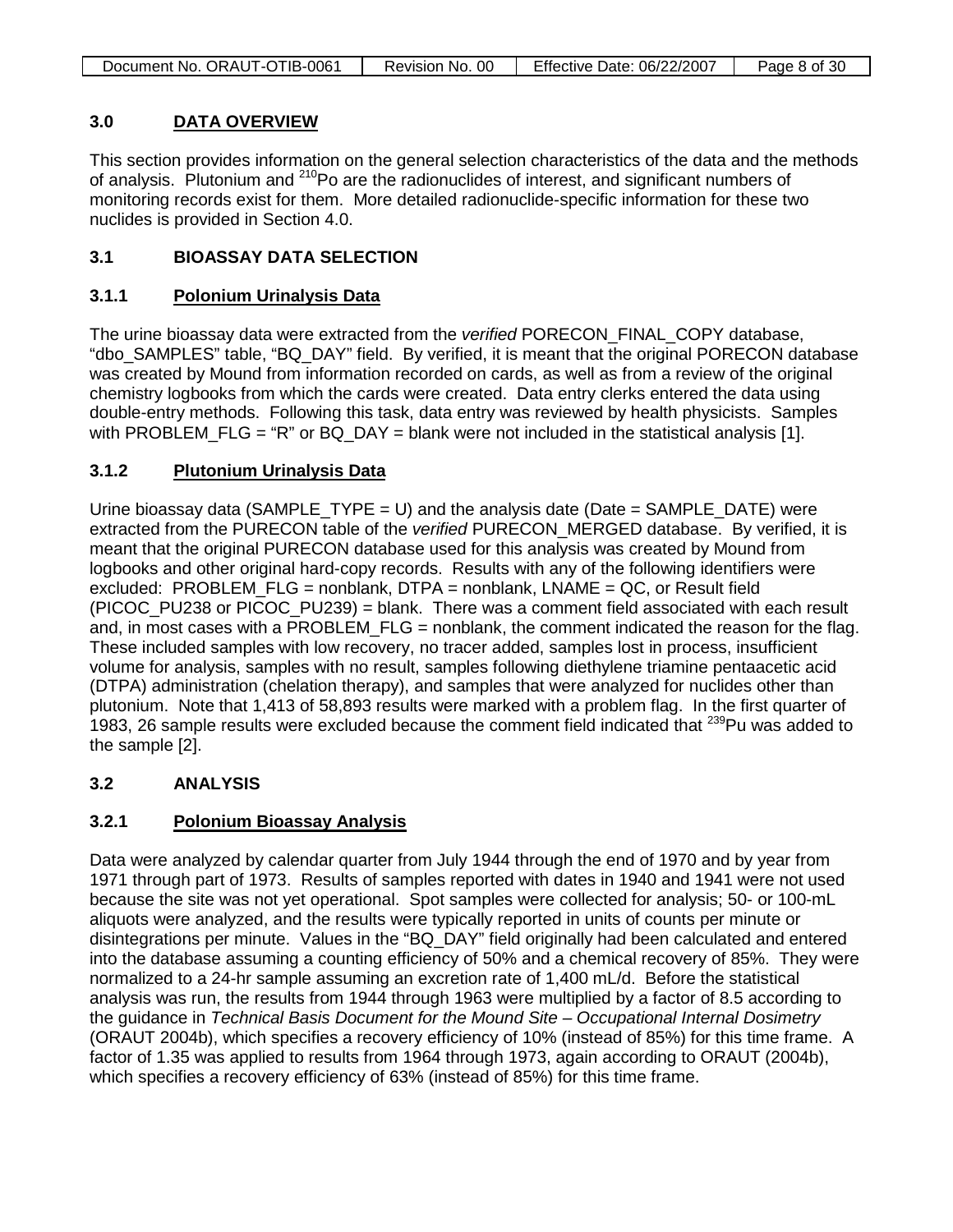| Document No. ORAUT-OTIB-0061 | Revision No. 00 | Effective Date: 06/22/2007 | Page 9 of 30 |
|------------------------------|-----------------|----------------------------|--------------|
|                              |                 |                            |              |

A lognormal distribution was assumed for the urinary excretion data, and the 50th- and 84th-percentile excretion rates were calculated using the method prescribed in ORAUT (2006). These excretion rates are given in Tables A-1 and A-2. Bioassay data collected over a specified period were analyzed to determine the 50th- and 84th-percentile excretion rates for that period. The effective bioassay dates are the midpoints of the periods, and they were used in IMBA to calculate the intake rates.

#### **3.2.2 Plutonium Bioassay Analysis**

Data were analyzed by year from 1956 through the end of 1961 and by calendar quarter from 1962 through 1990. The results from 1954 through 1960 were multiplied by a factor of 8.5, as specified in ORAUT (2004b). Analyses before June 1, 1981, which measured total plutonium alpha, were reported in the "PICOC\_PU238" field, whereas later results, which were isotopic plutonium, were reported in the fields "PICOC\_PU238" and "PICOC\_PU239." The <sup>238</sup>Pu and <sup>239/240</sup>Pu results for each sample analyzed after June 1, 1981, were summed to create a total plutonium result for these samples.

A lognormal distribution was assumed for the urinary excretion data, and the 50th- and 84th-percentile excretion rates were calculated using the method in ORAUT (2006). These excretion rates are given in Tables A-5 and A-6. Bioassay data collected over a specified period were analyzed to determine the 50th- and 84th-percentile excretion rates for that period. The effective bioassay dates are the midpoints of the periods and they are to be used in IMBA to calculate the intake rates.

#### **4.0 INTAKE MODELING**

This section discusses intake modeling assumptions, fitting, and materials (polonium and plutonium).

### **4.1 ASSUMPTIONS**

#### **4.1.1 Polonium Assumptions**

Each urinary excretion rate used in the intake calculations was assumed to be normally distributed. A uniform absolute error of 1 was applied to all results, which thus assigned the same weight to each result [4]. IMBA requires results in units of activity per day; therefore, all urinalysis results were normalized, as needed, to 24-hr samples using 1,400 mL, which is the volume of urine excreted by Reference Man in a 24-hr period [3].

The excretion data were modeled with IMBA for multiple chronic intakes of type F or type M  $^{210}$ Po. Examination of excretion results for polonium indicated that relatively chronic exposures appear to have been likely at the start of the polonium program. Therefore, a chronic exposure pattern was assumed throughout the program because it also approximates a series of acute intakes with unknown intake dates. Intakes were assumed to be via inhalation with a default breathing rate of 1.2  $\text{m}^3$ /hr and a 5-µm activity median aerodynamic diameter (AMAD) particle size distribution [4].

#### **4.1.2 Plutonium Assumptions**

All urinary excretion rates were modeled as normally distributed 24-hr urine samples having a uniform absolute error of 1, which thus assigned the same weight to each urinary excretion rate. The excretion data were modeled with IMBA for multiple chronic intakes of type M or a single chronic intake of type S plutonium. While it is unlikely that workers at Mound were chronically exposed to plutonium, this approach approximates a series of acute intakes with unknown intake dates. Intakes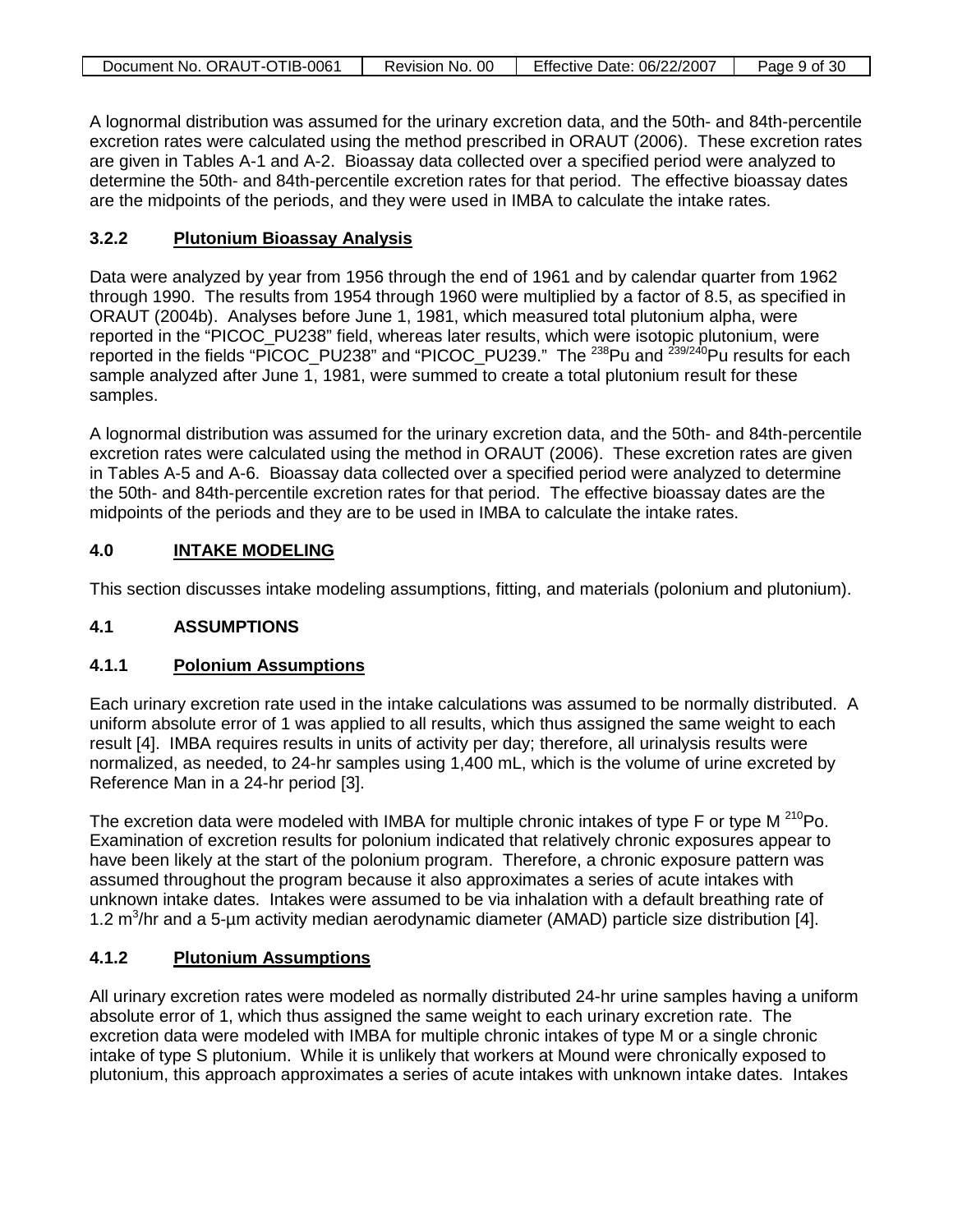| Document No. ORAUT-OTIB-0061 | Revision No. 00 | Effective Date: 06/22/2007 | Page 10 of 30 |
|------------------------------|-----------------|----------------------------|---------------|
|                              |                 |                            |               |

were assumed to be via inhalation with a default breathing rate of 1.2  $\text{m}^3\text{/hr}$  and a 5-µm AMAD particle size distribution [5].

### **4.2 BIOASSAY FITTING**

#### **4.2.1 Polonium Fitting**

The excretion data were modeled with IMBA for multiple chronic intakes of type F or type M<sup>210</sup>Po. Polonium data from 1944 through 1973 were fit as a series of chronic intakes.

The intake assumptions were based on patterns that were observed in the bioassay data. Periods with constant chronic intake rates were chosen by selecting periods during which the bioassay results were similar. A new chronic intake period was started if the data indicated a significant sustained change in the bioassay results. By this method, the period from 1944 through 1973 was divided into multiple chronic intake periods [6].

#### **4.2.2 Plutonium Fitting**

The excretion data were modeled with IMBA for multiple chronic intakes of type M or a single chronic intake of type S plutonium. Plutonium data from 1956 through 1990 were fit as a series of chronic intakes.

The intake assumptions were based on patterns that were observed in the bioassay data. Periods with constant chronic intake rates were chosen by selecting periods during which the bioassay results were similar. A new chronic intake period was started if the data indicated a significant sustained change in the bioassay results. By this method, the period from 1956 through 1990 was divided into multiple chronic intake periods for type M plutonium. For type S plutonium, however, a single intake period from 1956 to 1990 was used [7].

### **4.3 MATERIAL TYPES**

ORAUT (2004b) discusses Mound internal dosimetry data including guidance for the appropriate use of that information. According to that document, workers at Mound had the potential to receive intakes of polonium and plutonium.

#### **4.3.1 Polonium**

Excretion data for the 50th- and 84th-percentile values of  $^{210}$ Po for 1944 through 1957 are shown in Table A-1. Excretion data for the 50th- and 84th-percentile values of <sup>210</sup>Po for 1958 through 1973 are shown in Table A-2. Note that in Table A-2 the third quarter of 1970 was omitted because of poor statistics [8]. The solid lines in Figures B-1 and B-2 show the individual fits to the 50th- and 84thpercentile excretion rates, respectively, for type M<sup>210</sup>Po material. The solid lines in Figures B-3 and B-4 show the individual fits to the 50th- and 84th-percentile excretion rates, respectively, for type F  $210P$ o material [9].

#### **4.3.2 Plutonium**

Because plutonium of either type S or M has a very long half-life and the material is retained in the body for long periods, excretion results are not independent. For example, an intake in the early 1950s could contribute to urinary excretion in the 1980s and later. To avoid potential underestimation of intakes for people who worked for relatively short periods, each type M intake period was fit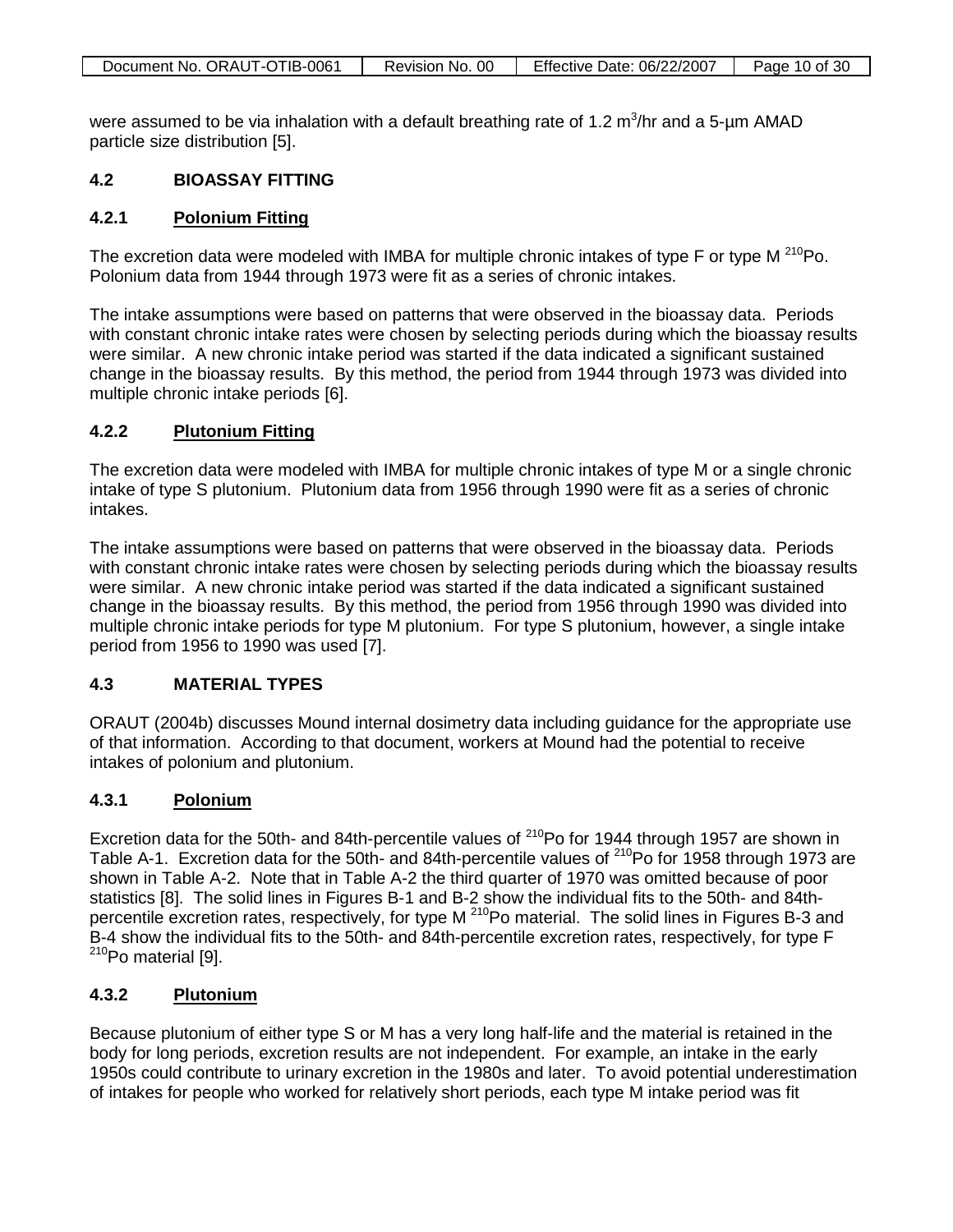| Document No. ORAUT-OTIB-0061 | Revision No. 00 | Effective Date: 06/22/2007 | Page 11 of 30 |
|------------------------------|-----------------|----------------------------|---------------|

independently using only the bioassay results from that intake period. This fitting method will result in a best estimate of dose if the person worked in only one period and a potential overestimate if an individual worked in multiple periods. For type S plutonium, only one intake period, based on the latest and lowest excretion point, was used to create an underestimate for employment during any period [10].

Plutonium urinalysis results were analyzed with IMBA using type M and S materials to derive intake rates for 1956 to 1990. Type M intakes should be applied to all systemic organs. Type S must be considered for nonsystemic [i.e., lung and gastrointestinal (GI) tract] cancers [11].

**Plutonium type M:** The solid lines in Figures B-5 to B-10 show the individual fits to the 50thpercentile excretion rates for type M materials. The solid lines in Figures B-11 to B-17 show the individual fits to the 84th-percentile excretion rates for type M materials. The same intake periods were not applied for both percentiles because the values followed different patterns [12].

**Plutonium type S:** Because type S plutonium clears more slowly from the lungs than types M and F, the plutonium exposure was fit as a single chronic intake from 1956 through 1990. This period was used because the measurements were relatively consistent; in addition, as the most recent measurements, they had the lowest minimum detectable activity and, therefore, were presumably the most accurate. The solid lines in Figures B-18 and B-19 show the individual fits to the 50th- and 84thpercentile excretion rates, respectively, for type S materials [13].

The type S intake rate can be used only as an <u>underestimate</u>. If an overestimate or best estimate is needed for type S material, an individualized fit to the bioassay data for the specific work period of the energy employee being evaluated must be performed. Tables A-5 and A-6 provide the bioassay data for performing the individualized fit [14].

#### **5.0 ASSIGNING INTAKES AND DOSES**

This section describes the derived intake rates and provides guidance for assigning doses.

### **5.1 INTAKE RATE SUMMARY**

#### **5.1.1 Polonium**

Five intake periods were fit to the derived 50th- and 84th-percentile polonium excretion data. Because many of the geometric standard deviations (GSDs) were relatively similar, they were combined and the largest value within a given time frame was assigned for simplicity [15].

The intake rates, GSDs, and periods in which they are applicable are given in Table A-3 for type M  $210P$ o and Table A-4 for type F $210P$ o. In most cases, doses for individuals potentially exposed routinely are calculated from the 50th-percentile intake rates by assuming the solubility type that results in the largest probability of causation  $(POC)^1$  $(POC)^1$ . Table 5-1 summarizes the derived polonium intake rates that produced the data-fitting results in Attachment B. Note that the results in Table 5-1 are in becquerels per day, because the original data were recorded as such [16]. If pCi/day are preferred, multiply the Bq/d values by 27.

<span id="page-10-0"></span> $\overline{a}$ <sup>1</sup> The U.S. Department of Labor is responsible under EEOICPA for determining the POC.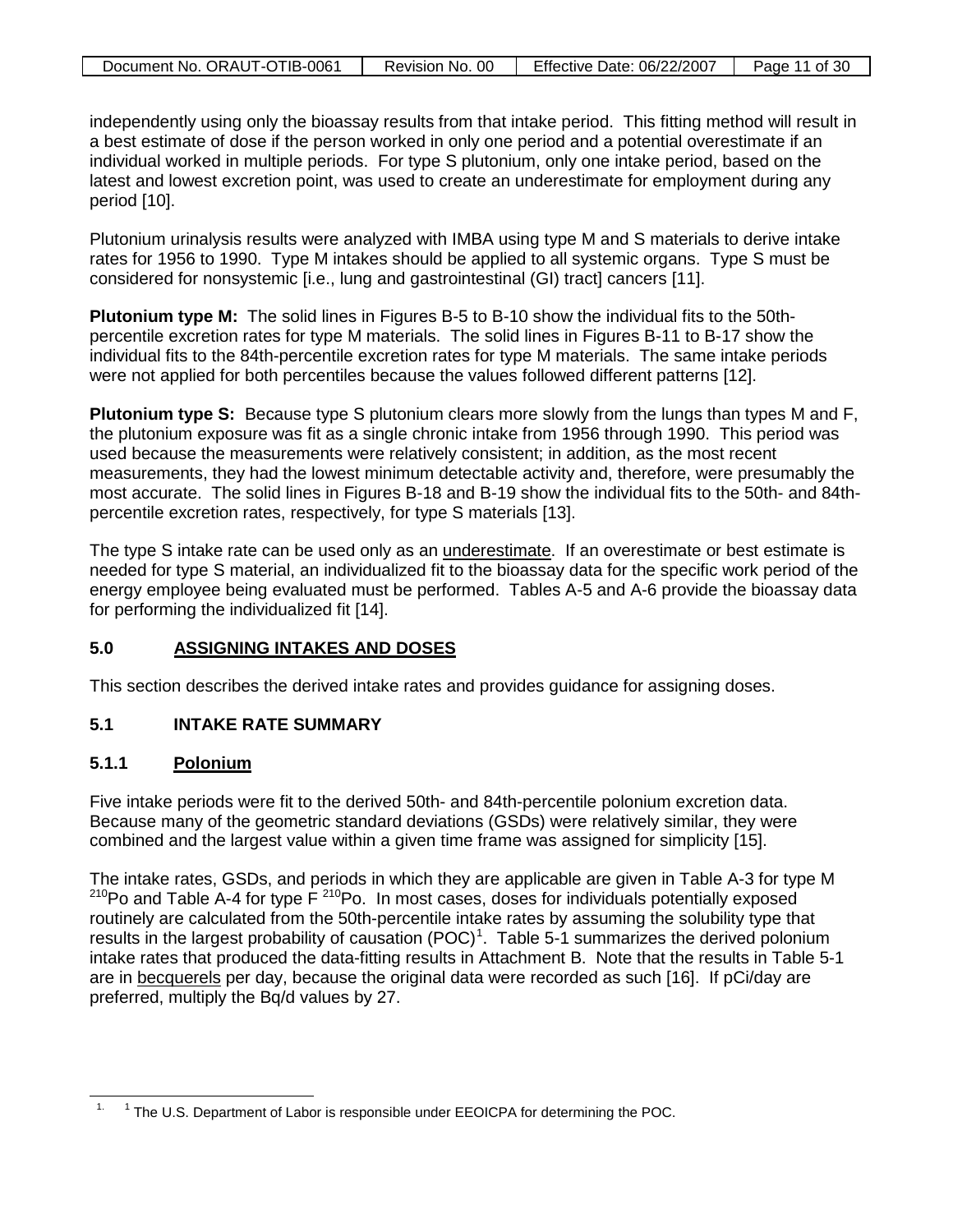| Document No. ORAUT-OTIB-0061 | Revision No. 00 | <b>Effective Date: 06/22/2007</b> | Page 12 of 30 |
|------------------------------|-----------------|-----------------------------------|---------------|
|------------------------------|-----------------|-----------------------------------|---------------|

|                 | <b>Type F material</b> |      | <b>Type M material</b> |            |  |
|-----------------|------------------------|------|------------------------|------------|--|
|                 | 50th percentile        |      | 50th percentile        |            |  |
| <b>Period</b>   | (Bq/d)                 | GSD  | (Bq/d)                 | <b>GSD</b> |  |
| 07/1944-03/1946 | 1,189.5                | 3.89 | 4,097.6                | 3.9        |  |
| 04/1946-03/1949 | 254.96                 | 5.56 | 800.19                 | 5.8        |  |
| 04/1949-03/1960 | 12.192                 | 7.99 | 39.851                 | 8.0        |  |
| 04/1960-03/1965 | 2.0696                 | 6.70 | 5.7883                 | 6.2        |  |
| 04/1965-12/1973 | 0.10303                | 8.88 | 0.34853                | 8.8        |  |

#### **5.1.2 Plutonium**

Seven intake periods were fit to the derived 50th- and 84th-percentile plutonium excretion data for type M material. One intake period was fit to the derived 50th- and 84th-percentile plutonium excretion data for type S material. If the GSD was less than 3, the value was set to 3 to account for biological variation when determining dose. Because of the interdependence among the bioassay results, it is not possible to fit type S plutonium to the data in a manner that would be representative of all individuals for all periods. Therefore, only a minimizing intake has been calculated for type S plutonium. Type M plutonium should be applied for all <u>systemic organs</u>. Type S plutonium should be applied for all nonsystemic (respiratory and GI tract) organs [17].

The intake rates, GSDs, and applicable periods are given in Table A-7 for type M plutonium and Table A-8 for type S plutonium. In most cases, doses for individuals potentially exposed routinely are calculated from the 50th-percentile intake rates by assuming the solubility type that results in the largest POC<sup>[2](#page-11-0)</sup>. Table 5-2 summarizes the derived plutonium intake rates that produced the data-fitting results in Attachment B. Note that the results in Table 5-2 are in picocuries per day, because the original data were recorded as such [18]. If Bq/day are preferred, divide the pCi/d values by 27.

| <b>Period</b>                          | 50th percentile<br>(pCi/d) | <b>GSD</b>        |  |  |  |  |  |  |
|----------------------------------------|----------------------------|-------------------|--|--|--|--|--|--|
|                                        | <b>Type M material</b>     |                   |  |  |  |  |  |  |
| 1956-1957                              | 750.98                     | 3.00 <sup>a</sup> |  |  |  |  |  |  |
| 1958-1960                              | 436.49                     | 3.00 <sup>a</sup> |  |  |  |  |  |  |
| 1961-1967                              | 12.141                     | 5.42              |  |  |  |  |  |  |
| 1968-1969                              | 12.141                     | 11.69             |  |  |  |  |  |  |
| 1970-1977                              | 2.2361                     | 9.14              |  |  |  |  |  |  |
| 1978-1984                              | 2.2361                     | 5.82              |  |  |  |  |  |  |
| 1985-1990                              | 0.59706                    | 8.16              |  |  |  |  |  |  |
| <b>Type S material (underestimate)</b> |                            |                   |  |  |  |  |  |  |
| 1956-1990                              | 0.54041                    | 3.89              |  |  |  |  |  |  |

Table 5-2. Derived plutonium intake rates, 1956 to 1990.

a. Actual GSD <3. Adjusted to 3 for dose calculations.

For *nonsystemic* (respiratory and GI tract) organs , dose reconstructors should follow these steps:

- 1. Run the type M intakes. If this action does not result in a POC >50%, then
- 2. Run the minimizing type S intake. If this action still does not yield a POC >50%, then

<span id="page-11-0"></span> $\overline{a}$ <sup>2</sup> The U.S. Department of Labor is responsible under EEOICPA for determining the POC.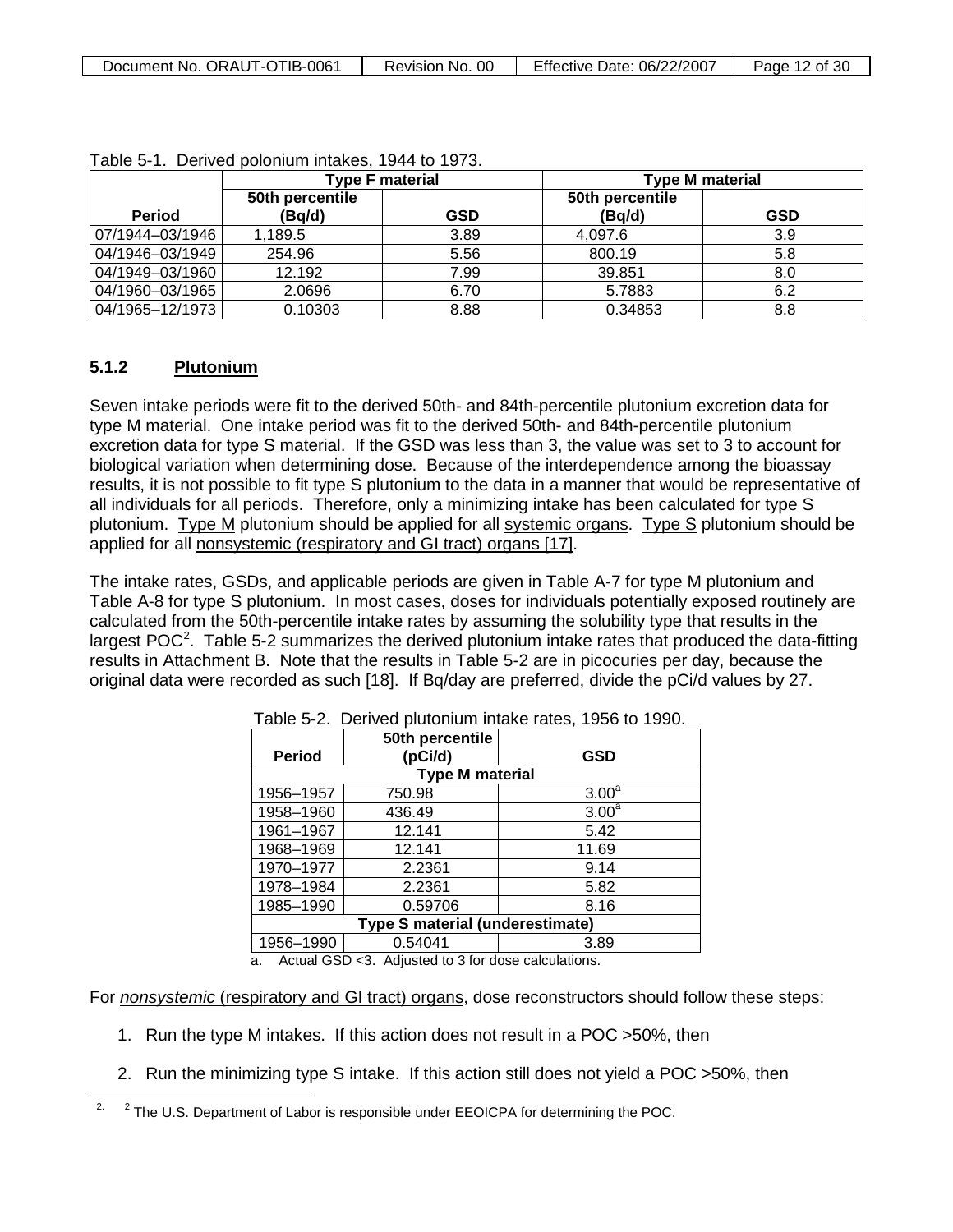3. Manually fit the coworker bioassay data for the time frame of interest for the employee, using the assumption of type S material.

Standard fitting techniques should be used to fit the plutonium urinalysis from the employee's work period in Tables A-5 and A-6. Acute or chronic intakes can be assigned depending on the patterns in the data. The 50th-percentile intakes are used to assign the intake, and the 84th-percentile intakes are used to determine the GSD for each intake (GSD = 84th percentile/50th percentile). For input into the Interactive RadioEpidemiological Program (IREP), the dose from each intake must be determined separately [19].

### **5.2 DOSE ASSIGNMENT**

For most cases, individual doses are calculated from the 50th-percentile intake rates. Dose reconstructors should select the material type that is the most favorable to claimants.

The lognormal distribution is selected in IREP, with the calculated dose entered as Parameter 1 and the associated GSD as Parameter 2. The GSD is associated with the intake, so it is applied to all annual doses determined from the intake period.

To calculate doses from plutonium, the intakes of "total Pu" should be classified as either weaponsgrade plutonium (WGPU) or heat-source plutonium (HSPU) using the established protocol for Mound. HSPU is assumed to be 100% <sup>238</sup>Pu by activity, but determining the isotopic mix of WGPU is more complex. Table 5-3 lists three WGPU mixes aged 1, 3.2, and 10 years. These values are taken from the technical basis document (ORAUT 2004b). If the age of the isotopic mix is not known, the 10-yr aged material should be selected to be favorable to claimants regarding the in-growth of  $241$ Am from  $^{241}$ Pu. [20]

| <b>Material age</b> | Percentage of alpha activity |               | <b>Beta activity</b><br>(times $A_{Pu-239/240}$ ) |               |
|---------------------|------------------------------|---------------|---------------------------------------------------|---------------|
| (vr)                | Pu-239/240                   | <b>Pu-238</b> | Am-241                                            | <b>Pu-241</b> |
|                     | 92.9                         | 6.6           | 0.55                                              | 4.8           |
| 3.2                 | 91.6                         | 6.4           | 2.0                                               | 4.3           |
|                     | 88.4                         |               | 5.6                                               | 3.1           |

|  | Table 5-3. Dose calculations for WGPU intakes. |
|--|------------------------------------------------|
|--|------------------------------------------------|

#### **6.0 ATTRIBUTIONS AND ANNOTATIONS**

Where appropriate in this document, bracketed callouts have been inserted to indicate information, conclusions, and recommendations provided to assist in worker dose reconstruction. These callouts are listed here in this Attributions and Annotations section, with information to identify the source and justification for each associated item. Conventional references, which are provided in the next section of this document, link data, quotations, and other information to documents available for review on the Project Site Research Database.

Thomas LaBone serves as a Site Expert for this document. As such, he is responsible for advising on site-specific issues and incidents as necessary and ensures the completeness and accuracy of the document. Because of his prior work experience for the site, he possesses, or is aware of information that is relevant for reconstructing radiation doses experienced by claimants who worked at the site. In all cases where such information or prior studies or writings are included or relied upon by the document owner, those materials are fully attributed. Mr. LaBone's Disclosure Statement is available at www.oraucoc.org.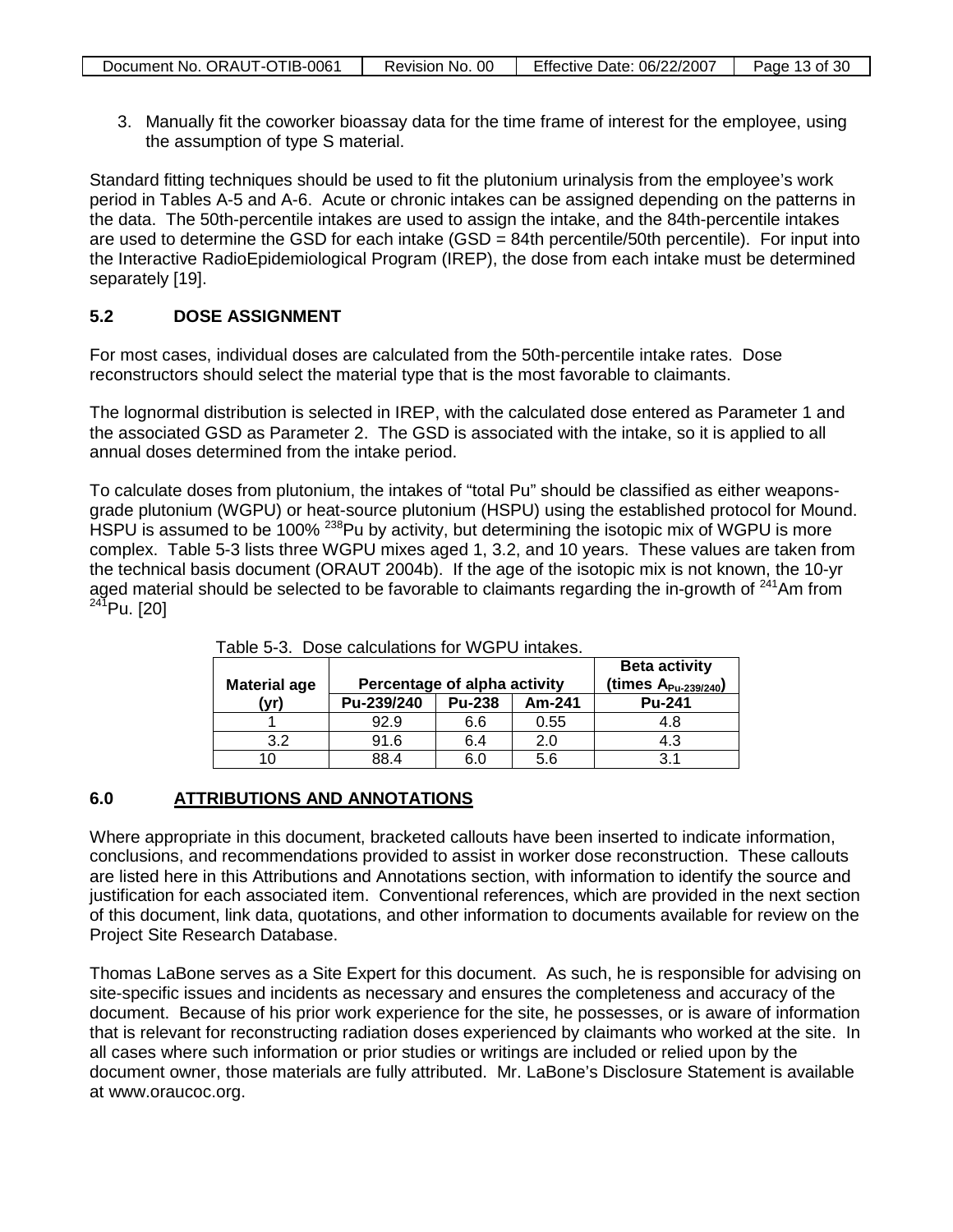| Document No. ORAUT-OTIB-0061 | 00<br>Revision No. | Effective Date: 06/22/2007 | Page 14 of 30 |
|------------------------------|--------------------|----------------------------|---------------|

- [1] Lochamy, Joseph C. ORAU Team. Senior Health Physicist. February 2007. PORECON records with "R" (Rejected) entries in the PROBLEM\_FLG field were not used because they had been flagged as unreliable for some reason. Null entries in the results (BQ\_DAY) field obviously can not be used, since there are no data to use.
- [2] Lochamy, Joseph C. ORAU Team. Senior Health Physicist. February 2007. PURECON records with nonblank fields for PROBLEM\_FLG or DTPA, LNAME=QC, or a blank result field were not used because they were unreliable (e.g., nonblank PROBLEM\_FLG), not representative of normal exposures (e.g., nonblank DPTA entry), a quality control sample (e.g., LNAME=QC) or contained no results.
- [3] LaBone, Thomas R. ORAU Team. Deputy Principal Internal Dosimetrist. February 2007. The uniform absolute error of 1 weights all results equally; other fitting schemes weight high values or low values disproportionally. Because the median and 84th percentile values were determined from statistical analysis of many samples in each interval, there was no *a priori* reason to weight results from any one interval over another. Additionally, the polonium results were recorded as activity/ml and the statistical analyses were performed in those units. However, the IMBA software requires that all excreta data be entered as total excretion per day; hence, the statistical parameters were converted to excretion per day before intake calculations were made using IMBA.
- [4] LaBone, Thomas R. ORAU Team. Deputy Principal Internal Dosimetrist. February 2007. Determinations were made according to ORAUT (2005). The choice of intervals and resulting fits were peer reviewed by the Principal Internal Dosimetrist. The breathing rate and particle size distribution are project default values to be used unless site-specific information indicates otherwise. No information has been found concerning intakes at Mound that shows that the default values should not be used. See, for instance, OCAS-IG-002, "Internal Dose Reconstruction Implementation Guide," and ICRP Publication 66, "Human Respiratory Tract Model for Radiological Protection."
- [5] LaBone, Thomas R. ORAU Team. Deputy Principal Internal Dosimetrist. February 2007. Determinations were made according to ORAUT (2005). The choice of intervals and resulting fits were peer reviewed by the Principal Internal Dosimetrist. The breathing rate and particle size distribution are project default values to be used unless site-specific information indicates otherwise. No information has been found concerning intakes at Mound that shows that the default values should not be used. See, for instance, OCAS-IG-002, "Internal Dose Reconstruction Implementation Guide," and ICRP Publication 66, "Human Respiratory Tract Model for Radiological Protection."
- [6] LaBone, Thomas R. ORAU Team. Deputy Principal Internal Dosimetrist. February 2007. Determinations were made according to ORAUT (2005). The choice of intervals and resulting fits were peer reviewed by the Principal Internal Dosimetrist.
- [7] LaBone, Thomas R. ORAU Team. Deputy Principal Internal Dosimetrist. February 2007. Determinations were made according to ORAUT (2005). The choice of intervals and resulting fits were peer reviewed by the Principal Internal Dosimetrist.
- [8] Mahathy, Michael and Lochamy, Joseph C. ORAU Team. Coworker Statistics Analyst and Senior Health Physicist. February 2007. The table was compiled by Lochamy from data generated by Mahathy.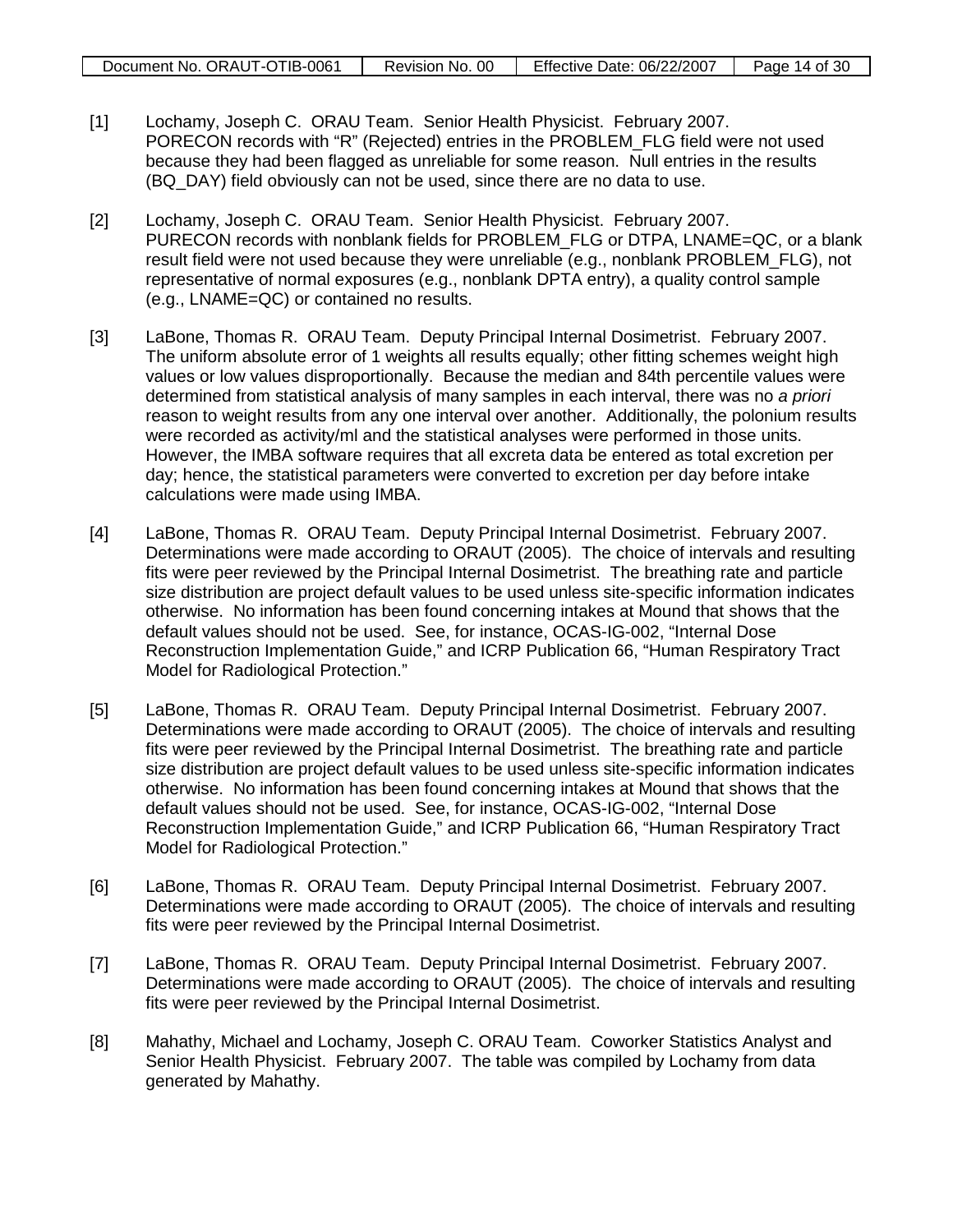- [9] LaBone, Thomas R. ORAU Team. Deputy Principal Internal Dosimetrist. February 2007. Figures were generated by LaBone from IMBA results.
- [10] LaBone, Thomas R. ORAU Team. Deputy Principal Internal Dosimetrist. February 2007. Determinations were made according to ORAUT (2005). The choice of intervals and resulting fits were peer reviewed by the Principal Internal Dosimetrist.
- [11] LaBone, Thomas R. ORAU Team. Deputy Principal Internal Dosimetrist. February 2007. Determinations were made according to ORAUT (2005). The choice of types and applications were peer reviewed by the Principal Internal Dosimetrist.
- [12] LaBone, Thomas R. ORAU Team. Deputy Principal Internal Dosimetrist. February 2007. Figures were generated by LaBone from IMBA results.
- [13] LaBone, Thomas R. ORAU Team. Deputy Principal Internal Dosimetrist. February 2007. Determinations were made according to ORAUT (2005). The choice of intervals and resulting fits were peer reviewed by the Principal Internal Dosimetrist. Figures were generated by LaBone from IMBA results.
- [14] LaBone, Thomas R and Lochamy, Joseph C.. ORAU Team. Deputy Principal Internal Dosimetrist and Senior Health Physicist. February 2007. Determinations were made by Labone according to ORAUT (2005). The tables were compiled by Lochamy from data generated by Lochamy.
- [15] LaBone, Thomas R. ORAU Team. Deputy Principal Internal Dosimetrist. February 2007. Determinations were made according to ORAUT (2005). The choice of intervals and resulting fits were peer reviewed by the Principal Internal Dosimetrist.
- [16] LaBone, Thomas R., Mahathy, Michael, and Lochamy, Joseph C. ORAU Team. Deputy Principal Internal Dosimetrist, Coworker Statistics Analyst, and Senior Health Physicist. February 2007. Determinations were made by LaBone according to ORAUT (2005). The table was compiled by Lochamy from data generated by Mahathy.
- [17] LaBone, Thomas R. ORAU Team. Deputy Principal Internal Dosimetrist. February 2007. Determinations were made according to ORAUT (2005). The choice of intervals and resulting fits were peer reviewed by the Principal Internal Dosimetrist. The minimum GSD of 3 is established in ORAUT-OTIB-0060, "Internal Dose Reconstruction." It reflects the overall uncertainty associated with biokinetic modeling as well as usual radiochemical analysis, and indicates that even though the spread in coworker excreta results for a given population (e.g., a year of excreta samples) can have a GSD of <3, the uncertainty of intakes determined using the biokinetic models is no less than 3.
- [18] LaBone, Thomas R. and Lochamy, Joseph C.. ORAU Team. Deputy Principal Internal Dosimetrist and Senior Health Physicist. February 2007. Determinations were made by LaBone according to ORAUT (2005). The tables were compiled by Lochamy from data generated by Lochamy.
- [19] LaBone, Thomas R and Lochamy, Joseph C.. ORAU Team. Deputy Principal Internal Dosimetrist and Senior Health Physicist. February 2007. Determinations were made by LaBone according to ORAUT (2005). The tables were compiled by Lochamy from data generated by Lochamy.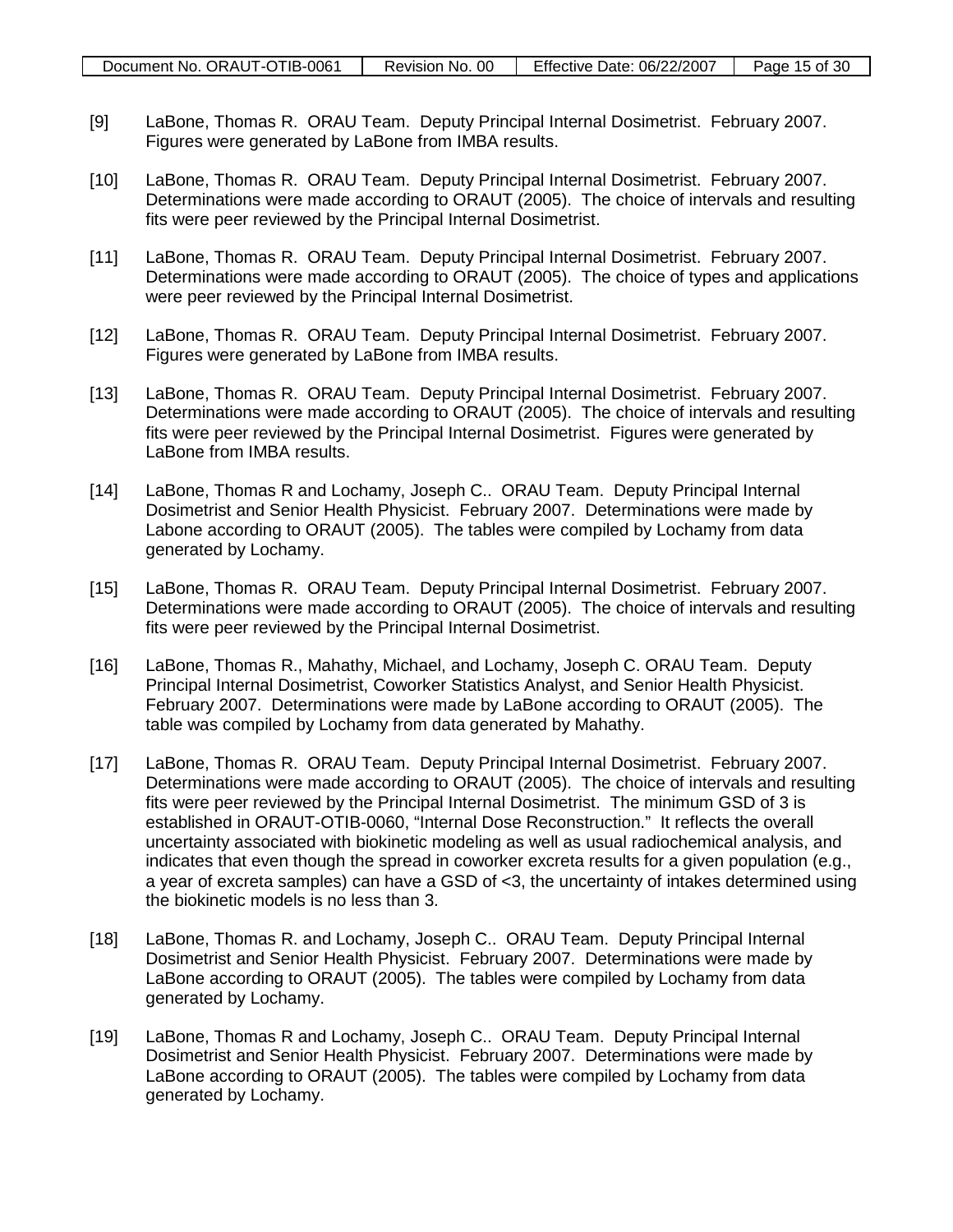[20] LaBone, Thomas R. and Lochamy, Joseph C. ORAU Team. Deputy Principal Internal Dosimetrist and Senior Health Physicist. February 2007. Determinations were made by LaBone according to ORAUT (2005) and ORAUT (2004b). The table was compiled by Lochamy from ORAUT (2004b).

#### **REFERENCES**

- ORAUT (Oak Ridge Associated Universities Team), 2004a, *Coworker Data Exposure Profile Development*, ORAUT-PLAN-0014, Rev. 00, Oak Ridge, Tennessee, November 24.
- ORAUT (Oak Ridge Associated Universities Team), 2004b, *Technical Basis Document for the Mound Site – Occupational Internal Dosimetry*, ORAUT-TKBS-0016-5, Rev. 00, Oak Ridge, Tennessee, September 9.
- ORAUT (Oak Ridge Associated Universities Team), 2005, *Analysis of Coworker Bioassay Data for Internal Dose Assignment*, ORAUT-OTIB-0019, Rev. 01, Oak Ridge, Tennessee, October 7.
- ORAUT (Oak Ridge Associated Universities Team), 2006, *Generating Summary Statistics for Coworker Bioassay Data*, ORAUT-PROC-0095, Rev. 00, Oak Ridge, Tennessee, June 5.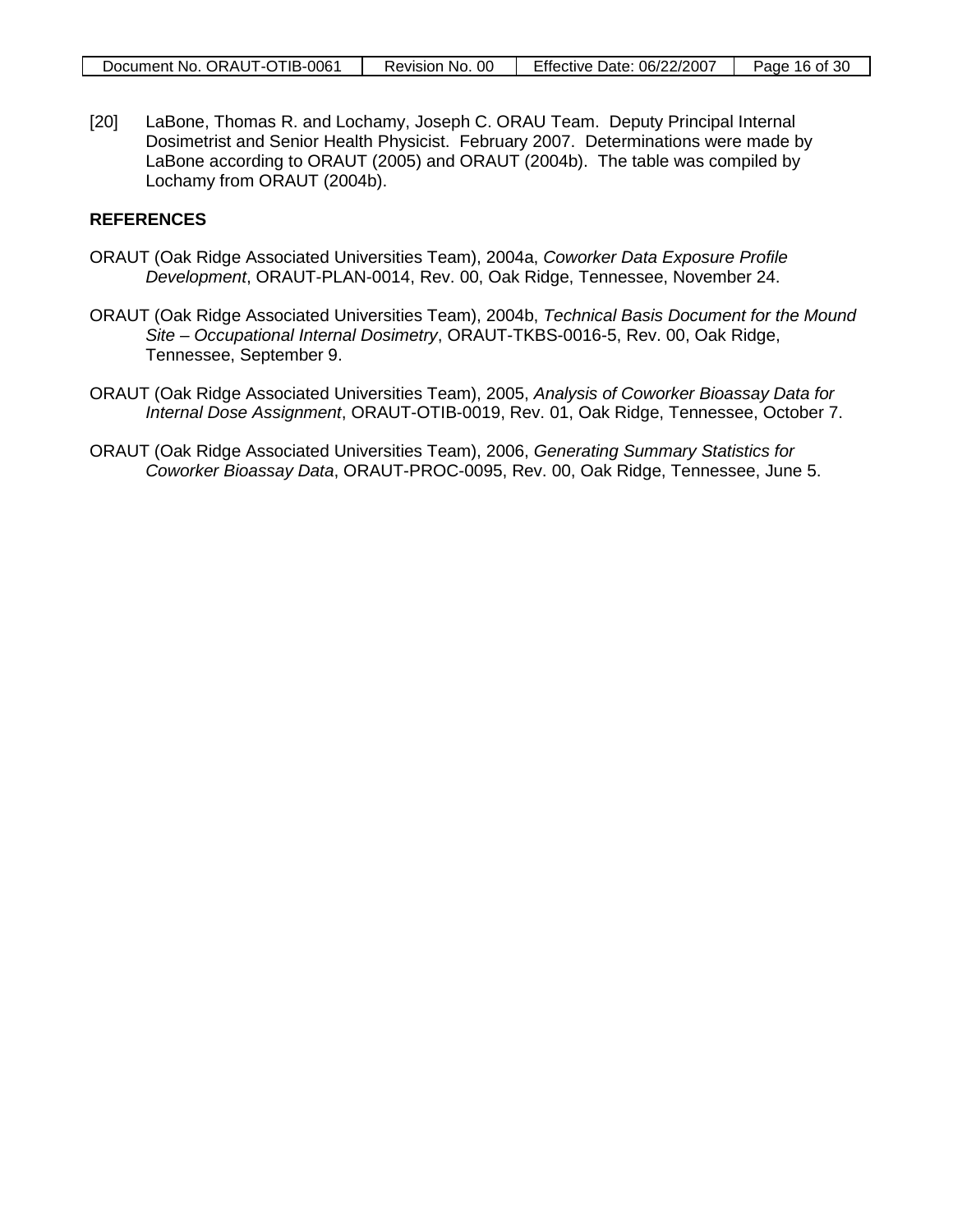<span id="page-16-0"></span>

### **ATTACHMENT A COWORKER DATA TABLES** Page 1 of 4

Table A-1. 50th- and 84th-percentile urinary excretion rates of <sup>210</sup>Po, 1944 to 1957 (Bq/d).

| <b>Effective date</b> | 50th percentile | 84th percentile | <b>Effective date</b> | 50th percentile | 84th percentile |
|-----------------------|-----------------|-----------------|-----------------------|-----------------|-----------------|
| 08/15/1944            | 8.33E+01        | 5.07E+02        | 05/15/1951            | $1.30E + 00$    | 9.08E+00        |
| 11/15/1944            | 8.89E+01        | 3.56E+02        | 08/15/1951            | $1.41E + 00$    | 8.73E+00        |
| 02/15/1945            | $1.01E + 02$    | 2.97E+02        | 11/15/1951            | 1.10E+00        | 7.89E+00        |
| 05/15/1945            | 1.39E+02        | 5.13E+02        | 02/15/1952            | 1.25E+00        | 6.68E+00        |
| 08/15/1945            | $5.17E + 01$    | 2.03E+02        | 05/15/1952            | 9.10E-01        | 5.33E+00        |
| 11/15/1945            | $5.45E + 01$    | 2.27E+02        | 08/15/1952            | 7.03E-01        | 4.84E+00        |
| 02/15/1946            | 4.56E+01        | 1.99E+02        | 11/15/1952            | 1.18E+00        | 7.19E+00        |
| 05/15/1946            | 8.63E+01        | 2.92E+02        | 02/15/1953            | 1.05E+00        | 7.53E+00        |
| 08/15/1946            | 2.10E+01        | $1.04E + 02$    | 05/15/1953            | 9.60E-01        | 5.68E+00        |
| 11/15/1946            | 1.88E+01        | $9.53E + 01$    | 08/15/1953            | 1.03E+00        | 4.51E+00        |
| 02/15/1947            | $9.26E + 00$    | 6.78E+01        | 11/15/1953            | 4.56E-01        | 4.09E+00        |
| 05/15/1947            | $1.01E + 01$    | 6.84E+01        | 02/15/1954            | 7.22E-01        | $6.44E + 00$    |
| 08/15/1947            | $1.32E + 01$    | 8.68E+01        | 05/15/1954            | 1.47E+00        | 6.37E+00        |
| 11/15/1947            | 2.16E+01        | 1.10E+02        | 08/15/1954            | $3.24E + 00$    | 9.88E+00        |
| 02/15/1948            | 3.18E+01        | $1.71E + 02$    | 11/15/1954            | $1.41E + 00$    | 8.96E+00        |
| 05/15/1948            | 2.62E+01        | 1.36E+02        | 02/15/1955            | $1.62E + 00$    | 5.72E+00        |
| 08/15/1948            | $1.52E + 01$    | 8.99E+01        | 05/15/1955            | 5.26E-01        | 2.62E+00        |
| 11/15/1948            | 1.90E+01        | 1.23E+02        | 08/15/1955            | 5.54E-01        | 3.90E+00        |
| 02/15/1949            | 7.12E+00        | 7.36E+01        | 11/15/1955            | 9.41E-01        | $1.26E + 01$    |
| 05/15/1949            | 2.88E+00        | 2.27E+01        | 02/15/1956            | 4.31E-01        | 7.80E+00        |
| 08/15/1949            | 2.77E+00        | 2.02E+01        | 05/15/1956            | 8.55E-01        | $5.51E+00$      |
| 11/15/1949            | 2.29E+00        | 2.00E+01        | 08/15/1956            | 1.78E-01        | 2.44E+00        |
| 02/15/1950            | 1.43E+00        | 1.39E+01        | 11/15/1956            | 6.41E-02        | 3.01E+00        |
| 05/15/1950            | 7.55E-01        | 8.97E+00        | 02/15/1957            | 2.98E-01        | 6.07E+00        |
| 08/15/1950            | 7.96E-01        | 7.03E+00        | 05/15/1957            | 4.53E-02        | 2.09E+00        |
| 11/15/1950            | 6.05E-01        | 8.06E+00        | 08/15/1957            | 4.34E-01        | 3.23E+00        |
| 02/15/1951            | $1.02E + 00$    | 7.32E+00        | 11/15/1957            | 6.68E-01        | $6.92E + 00$    |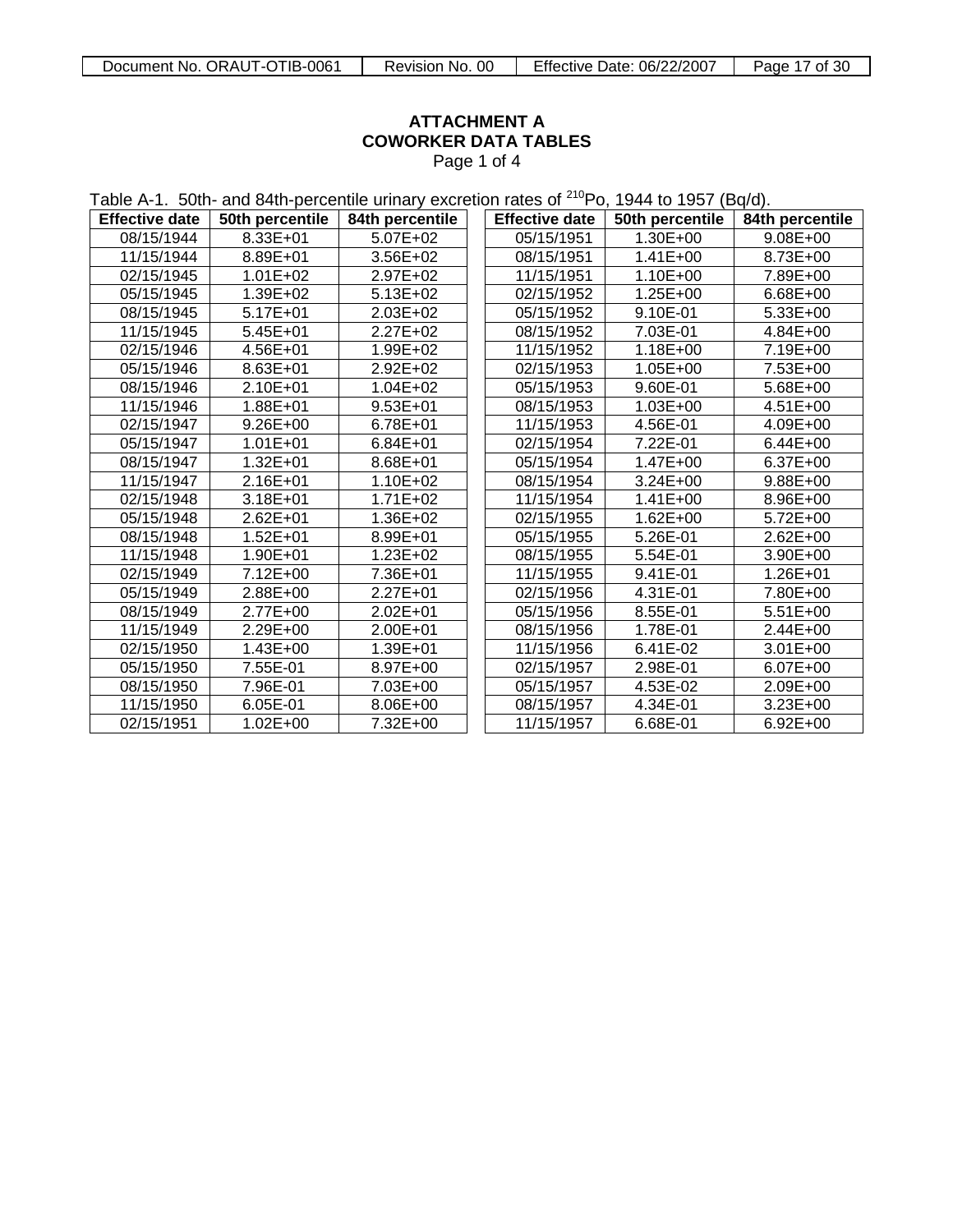### **ATTACHMENT A COWORKER DATA TABLES** Page 2 of 4

Table A-2. 50th- and 84th-percentile urinary excretion rates of <sup>210</sup>Po, 1958 to 1973 (Bq/d).

| <b>Effective date</b> | 50th percentile | 84th percentile | <b>Effective date</b> | 50th percentile | 84th percentile |
|-----------------------|-----------------|-----------------|-----------------------|-----------------|-----------------|
| 02/15/1958            | 9.75E-01        | 6.67E+00        | 11/15/1964            | 4.35E-02        | 2.00E-01        |
| 05/15/1958            | $1.00E + 00$    | 1.20E+01        | 02/15/1965            | 3.60E-02        | 1.33E-01        |
| 08/15/1958            | 6.22E-01        | $9.34E + 00$    | 05/15/1965            | 1.90E-02        | 6.91E-02        |
| 11/15/1958            | 6.82E-01        | 8.50E+00        | 08/15/1965            | 3.27E-02        | 1.07E-01        |
| 02/15/1959            | $1.37E + 00$    | 1.28E+01        | 11/15/1965            | 1.34E-02        | 7.85E-02        |
| 05/15/1959            | 1.32E+00        | 7.19E+00        | 02/15/1966            | 8.63E-03        | 4.57E-02        |
| 08/15/1959            | 9.35E-01        | 7.44E+00        | 05/15/1966            | 1.12E-02        | 5.53E-02        |
| 11/15/1959            | $1.32E + 00$    | 1.08E+01        | 08/15/1966            | 1.53E-02        | 9.59E-02        |
| 02/15/1960            | 6.88E-01        | 6.49E+00        | 11/15/1966            | 1.77E-02        | 8.22E-02        |
| 05/15/1960            | 4.01E-01        | 4.16E+00        | 02/15/1967            | 2.11E-02        | 7.49E-02        |
| 08/15/1960            | 5.34E-01        | 4.58E+00        | 05/15/1967            | 9.13E-03        | 4.15E-02        |
| 11/15/1960            | 5.92E-01        | 4.91E+00        | 08/15/1967            | 2.00E-03        | 2.33E-02        |
| 02/15/1961            | 6.98E-01        | $6.04E + 00$    | 11/15/1967            | 7.77E-04        | 2.24E-02        |
| 05/15/1961            | 5.02E-01        | 3.75E+00        | 02/15/1968            | 4.09E-03        | 5.91E-02        |
| 08/15/1961            | 4.12E-01        | 2.57E+00        | 05/15/1968            | 1.30E-02        | 9.17E-02        |
| 11/15/1961            | 2.89E-01        | 2.33E+00        | 08/15/1968            | 2.19E-03        | 1.24E-01        |
| 02/15/1962            | 2.51E-01        | $1.42E + 00$    | 11/15/1968            | 7.16E-03        | 9.72E-02        |
| 05/15/1962            | 3.46E-01        | 1.98E+00        | 02/15/1969            | 1.87E-03        | 2.55E-02        |
| 08/15/1962            | 4.88E-01        | 2.63E+00        | 05/15/1969            | 5.10E-03        | 2.35E-02        |
| 11/15/1962            | 1.85E-01        | 1.80E+00        | 08/15/1969            | 1.14E-03        | 1.15E-02        |
| 02/15/1963            | 2.09E-01        | $1.57E + 00$    | 11/15/1969            | 3.99E-05        | 1.58E-03        |
| 05/15/1963            | 9.66E-02        | 7.90E-01        | 02/15/1970            | 1.45E-03        | 9.66E-03        |
| 08/15/1963            | 9.01E-02        | 5.51E-01        | 05/15/1970            | 1.37E-02        | 4.73E-02        |
| 11/15/1963            | 3.38E-01        | 1.66E+00        | 11/15/1970            | 2.20E-02        | 6.67E-02        |
| 02/15/1964            | 4.71E-02        | 2.68E-01        | 07/01/1971            | 5.96E-04        | 1.52E-02        |
| 05/15/1964            | 1.86E-02        | 1.56E-01        | 07/01/1972            | 1.06E-02        | 2.40E-01        |
| 08/15/1964            | 4.43E-02        | 2.03E-01        | 07/01/1973            | 4.38E-03        | 4.61E-01        |

Table A-3. Type M  $^{210}$ Po intake rates (Bq/d) and dates.

| <b>Start date</b> | End date   | 50th percentile | 84th percentile | GSD |
|-------------------|------------|-----------------|-----------------|-----|
| 07/01/1944        | 03/31/1946 | 4097.6          | 15796           | 3.9 |
| 04/01/1946        | 03/31/1949 | 800.19          | 4602.3          | 5.8 |
| 04/01/1949        | 03/31/1960 | 39.851          | 320.28          | 8.0 |
| 04/01/1960        | 03/31/1965 | 5.7883          | 36.121          | 6.2 |
| 04/01/1965        | 12/31/1973 | 0.34853         | 3.0638          | 8.8 |

Table A-4. Type  $F^{210}Po$  intake rates (Bq/d) and dates.

| <b>Start date</b> | <b>End date</b> | 50th percentile | 84th percentile | GSD  |
|-------------------|-----------------|-----------------|-----------------|------|
| 07/01/1944        | 03/31/1946      | 1189.5          | 4628            | 3.89 |
| 04/01/1946        | 03/31/1949      | 254.96          | 1416.8          | 5.56 |
| 04/01/1949        | 03/31/1960      | 12.192          | 97.456          | 7.99 |
| 04/01/1960        | 03/31/1965      | 2.0696          | 13.856          | 6.70 |
| 04/01/1965        | 12/31/1973      | 0.10303         | 0.91451         | 8.88 |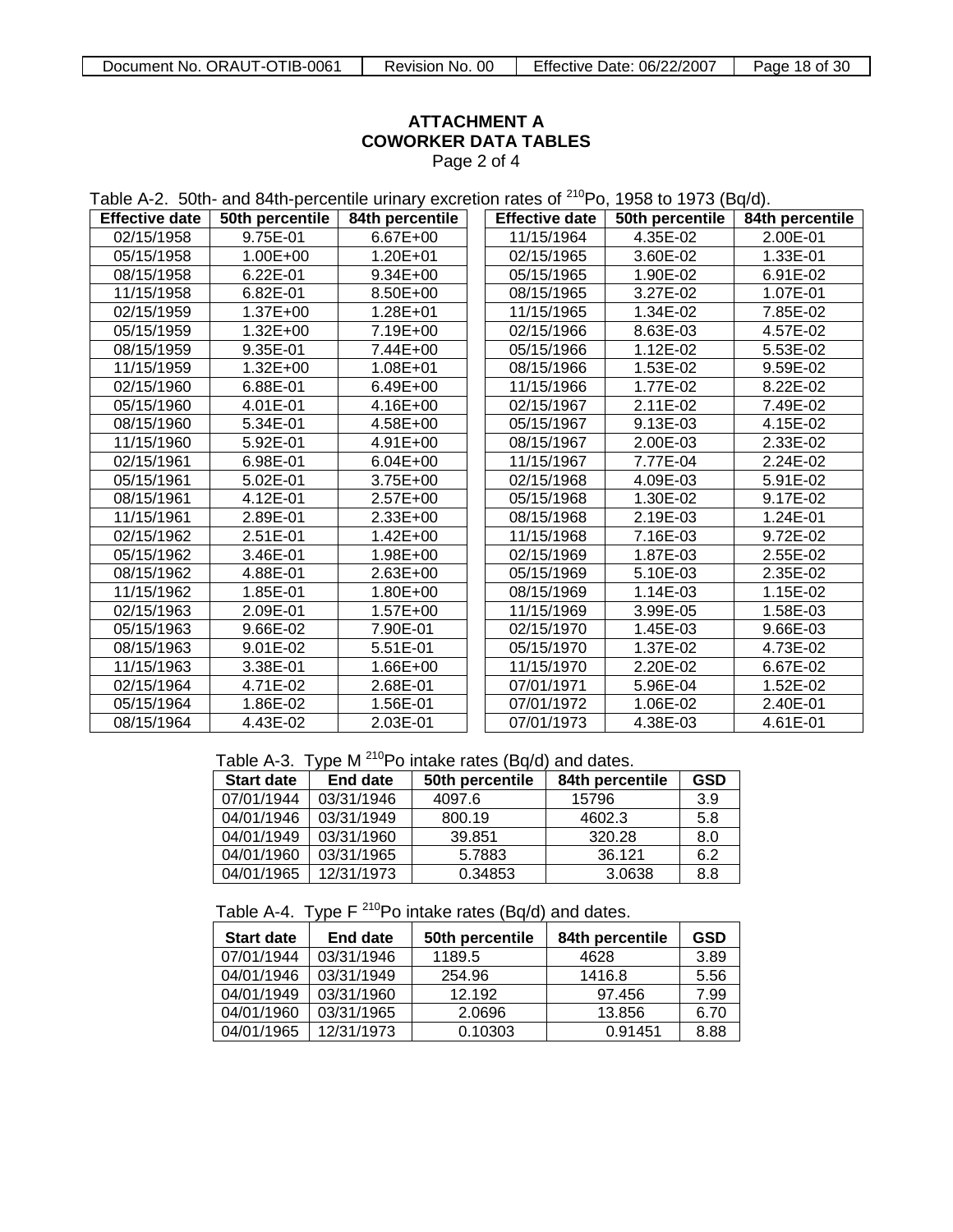### **ATTACHMENT A COWORKER DATA TABLES** Page 3 of 4

| Table A-5. 50th- and 84th-percentile urinary excretion rates of total plutonium, 1956 to 1975 (pCi/d). |                 |                 |  |                       |                 |                 |
|--------------------------------------------------------------------------------------------------------|-----------------|-----------------|--|-----------------------|-----------------|-----------------|
| <b>Effective date</b>                                                                                  | 50th percentile | 84th percentile |  | <b>Effective date</b> | 50th percentile | 84th percentile |
| 07/01/1956                                                                                             | 1.88E+00        | 4.49E+00        |  | 02/15/1968            | 5.01E-02        | 2.17E-01        |
| 07/01/1957                                                                                             | 2.26E+00        | 4.03E+00        |  | 05/15/1968            | 7.91E-02        | 2.70E-01        |
| 07/01/1958                                                                                             | $1.14E + 00$    | 2.00E+00        |  | 08/15/1968            | 6.23E-02        | 2.26E-01        |
| 07/01/1959                                                                                             | 1.53E+00        | 2.73E+00        |  | 11/15/1968            | 4.47E-02        | 2.67E-01        |
| 07/01/1960                                                                                             | $1.72E + 00$    | $9.81E + 00$    |  | 02/15/1969            | 5.42E-02        | 4.69E-01        |
| 07/01/1961                                                                                             | 8.01E-02        | 6.50E-01        |  | 05/15/1969            | 5.14E-02        | 3.87E-01        |
| 02/15/1962                                                                                             | 3.49E-02        | 2.25E-01        |  | 08/15/1969            | 8.76E-02        | 8.74E-01        |
| 05/15/1962                                                                                             | 7.15E-02        | 4.42E-01        |  | 11/15/1969            | 4.45E-02        | 2.63E-01        |
| 08/15/1962                                                                                             | 1.01E-01        | 3.63E-01        |  | 02/15/1970            | 2.42E-02        | 1.47E-01        |
| 11/15/1962                                                                                             | 1.06E-01        | 4.27E-01        |  | 05/15/1970            | 3.27E-02        | 1.75E-01        |
| 02/15/1963                                                                                             | 5.31E-02        | 2.88E-01        |  | 08/15/1970            | 2.93E-02        | 1.31E-01        |
| 05/15/1963                                                                                             | 7.53E-02        | 5.73E-01        |  | 11/15/1970            | 1.98E-02        | 9.93E-02        |
| 08/15/1963                                                                                             | 5.19E-02        | 3.41E-01        |  | 02/15/1971            | 2.90E-02        | 1.64E-01        |
| 11/15/1963                                                                                             | 7.01E-02        | 3.65E-01        |  | 05/15/1971            | 2.03E-02        | 1.16E-01        |
| 02/15/1964                                                                                             | 8.98E-02        | 3.53E-01        |  | 08/15/1971            | 2.21E-02        | 1.15E-01        |
| 05/15/1964                                                                                             | 1.19E-01        | 3.64E-01        |  | 11/15/1971            | 2.77E-02        | 1.46E-01        |
| 08/15/1964                                                                                             | 1.18E-01        | 3.62E-01        |  | 02/15/1972            | 2.83E-02        | 1.62E-01        |
| 11/15/1964                                                                                             | 1.59E-01        | 6.00E-01        |  | 05/15/1972            | 2.01E-02        | 1.15E-01        |
| 02/15/1965                                                                                             | 1.03E-01        | 5.95E-01        |  | 08/15/1972            | 2.05E-02        | 1.21E-01        |
| 05/15/1965                                                                                             | 1.07E-01        | 5.11E-01        |  | 11/15/1972            | 2.21E-02        | 1.27E-01        |
| 08/15/1965                                                                                             | 1.07E-01        | 5.58E-01        |  | 02/15/1973            | 3.80E-02        | 1.80E-01        |
| 11/15/1965                                                                                             | 5.56E-02        | 2.62E-01        |  | 05/15/1973            | 3.32E-02        | 1.40E-01        |
| 02/15/1966                                                                                             | 9.62E-02        | 3.70E-01        |  | 08/15/1973            | 2.29E-02        | 1.08E-01        |
| 05/15/1966                                                                                             | 7.11E-02        | 2.94E-01        |  | 11/15/1973            | 1.21E-02        | 8.04E-02        |
| 08/15/1966                                                                                             | 7.09E-02        | 2.29E-01        |  | 02/15/1974            | 3.65E-02        | 1.41E-01        |
| 11/15/1966                                                                                             | 8.56E-02        | 2.87E-01        |  | 05/15/1974            | 4.34E-02        | 1.91E-01        |
| 02/15/1967                                                                                             | 7.68E-02        | 2.87E-01        |  | 08/15/1974            | 3.70E-02        | 1.83E-01        |
| 05/15/1967                                                                                             | 8.63E-02        | 3.37E-01        |  | 11/15/1974            | 4.74E-02        | 2.06E-01        |
| 08/15/1967                                                                                             | 7.38E-02        | 2.91E-01        |  | 02/15/1975            | 1.10E-02        | 7.75E-02        |
| 11/15/1967                                                                                             | 4.86E-02        | 2.27E-01        |  | 05/15/1975            | 1.13E-02        | 9.84E-02        |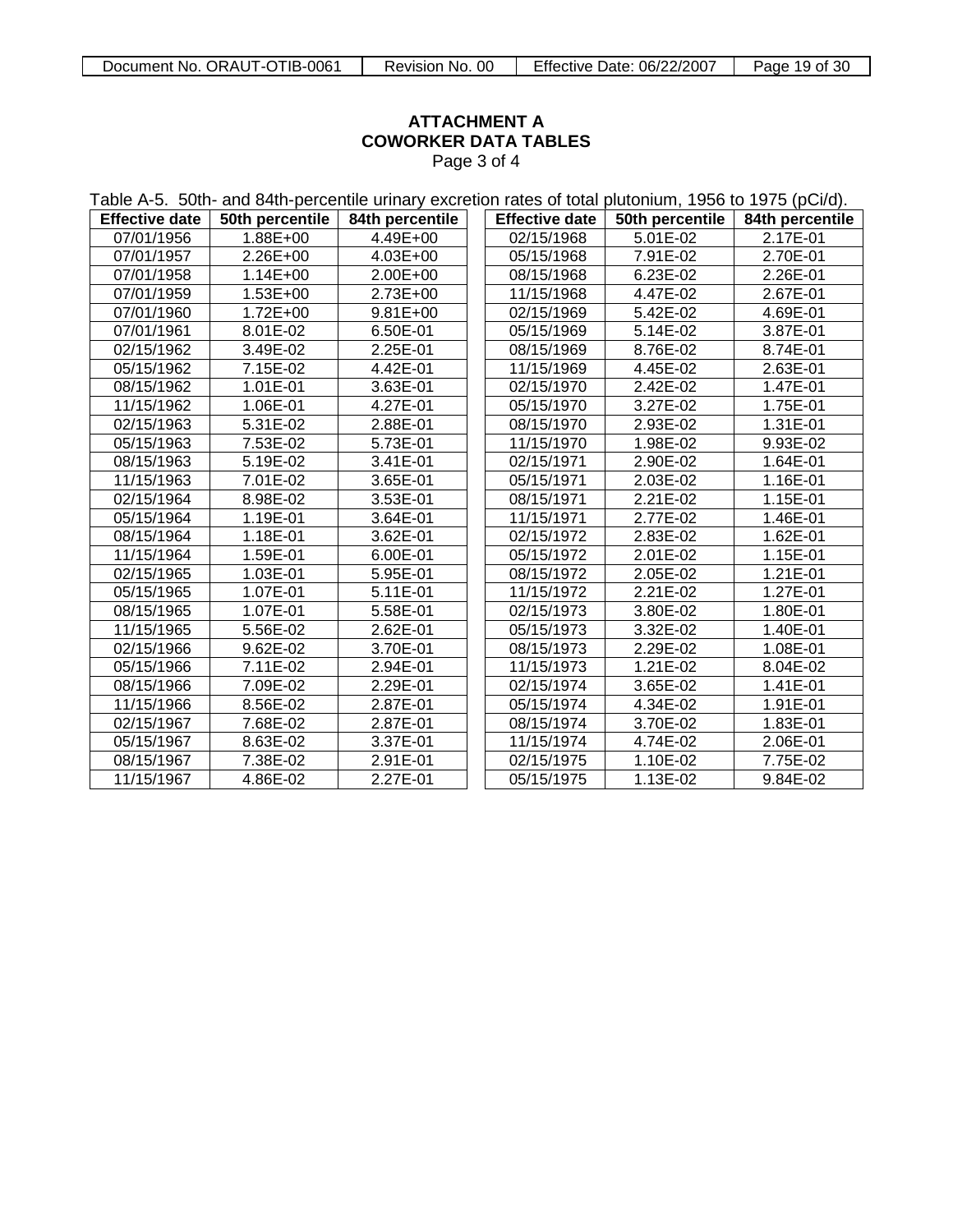### **ATTACHMENT A COWORKER DATA TABLES** Page 4 of 4

| Table A-6. 50th- and 84th-percentile urinary excretion rates of total plutonium, 1975 to 1990 (pCi/d). |                         |                 |  |                       |                 |                 |
|--------------------------------------------------------------------------------------------------------|-------------------------|-----------------|--|-----------------------|-----------------|-----------------|
| <b>Effective date</b>                                                                                  | 50th percentile         | 84th percentile |  | <b>Effective date</b> | 50th percentile | 84th percentile |
| 08/15/1975                                                                                             | 3.49E-02                | 1.69E-01        |  | 05/15/1983            | 1.24E-02        | 7.51E-02        |
| 11/15/1975                                                                                             | 1.71E-02                | 8.51E-02        |  | 08/15/1983            | 1.08E-02        | 6.97E-02        |
| 02/15/1976                                                                                             | 3.49E-02                | 1.66E-01        |  | 11/15/1983            | 7.71E-03        | 5.37E-02        |
| 05/15/1976                                                                                             | 1.19E-02                | 7.15E-02        |  | 02/15/1984            | 9.94E-03        | 5.88E-02        |
| 08/15/1976                                                                                             | 1.46E-02                | 6.91E-02        |  | 05/15/1984            | 1.22E-02        | 6.80E-02        |
| 11/15/1976                                                                                             | 1.80E-02                | 8.28E-02        |  | 08/15/1984            | 7.50E-03        | $4.01E-02$      |
| 02/15/1977                                                                                             | 2.13E-02                | 9.59E-02        |  | 11/15/1984            | 8.39E-03        | 4.20E-02        |
| 05/15/1977                                                                                             | 2.13E-02                | 9.50E-02        |  | 02/15/1985            | 2.49E-03        | 2.29E-02        |
| 08/15/1977                                                                                             | $\overline{1.15}E - 02$ | 7.02E-02        |  | 05/15/1985            | 3.05E-03        | 2.84E-02        |
| 11/15/1977                                                                                             | 1.56E-02                | 8.01E-02        |  | 08/15/1985            | 1.12E-03        | 1.44E-02        |
| 02/15/1978                                                                                             | 7.79E-03                | 4.92E-02        |  | 11/15/1985            | 1.28E-03        | 1.51E-02        |
| 05/15/1978                                                                                             | 4.68E-03                | 4.20E-02        |  | 02/15/1986            | 2.25E-03        | 2.05E-02        |
| 08/15/1978                                                                                             | 4.44E-03                | 2.99E-02        |  | 05/15/1986            | 3.86E-03        | 3.76E-02        |
| 11/15/1978                                                                                             | 8.12E-03                | 6.62E-02        |  | 08/15/1986            | 3.09E-03        | 2.71E-02        |
| 02/15/1979                                                                                             | 2.78E-03                | 2.96E-02        |  | 11/15/1986            | 4.11E-03        | 3.44E-02        |
| 05/15/1979                                                                                             | 6.74E-03                | 5.00E-02        |  | 02/15/1987            | 6.20E-03        | 3.27E-02        |
| 08/15/1979                                                                                             | 1.80E-02                | 7.82E-02        |  | 05/15/1987            | 6.85E-03        | 4.20E-02        |
| 11/15/1979                                                                                             | 7.70E-03                | 6.01E-02        |  | 08/15/1987            | 4.05E-03        | 2.85E-02        |
| 02/15/1980                                                                                             | 6.84E-03                | 4.16E-02        |  | 11/15/1987            | 4.61E-03        | 3.01E-02        |
| 05/15/1980                                                                                             | $\overline{1.77}E - 02$ | 9.15E-02        |  | 02/15/1988            | 5.23E-03        | 3.55E-02        |
| 08/15/1980                                                                                             | 1.80E-02                | 7.22E-02        |  | 05/15/1988            | 5.50E-03        | 3.60E-02        |
| 11/15/1980                                                                                             | 2.41E-02                | 1.33E-01        |  | 08/15/1988            | 3.47E-03        | 2.52E-02        |
| 02/15/1981                                                                                             | 2.22E-02                | 1.06E-01        |  | 11/15/1988            | 2.65E-03        | 3.32E-02        |
| 05/15/1981                                                                                             | 2.63E-02                | $8.57E-02$      |  | 02/15/1989            | 3.17E-03        | 3.06E-02        |
| 08/15/1981                                                                                             | 2.02E-02                | 9.85E-02        |  | 05/15/1989            | 3.90E-03        | 3.11E-02        |
| 11/15/1981                                                                                             | 2.17E-02                | 1.17E-01        |  | 08/15/1989            | 1.88E-03        | 1.83E-02        |
| 02/15/1982                                                                                             | 1.89E-02                | 9.22E-02        |  | 11/15/1989            | 1.23E-03        | 1.66E-02        |
| 05/15/1982                                                                                             | 9.69E-03                | 5.85E-02        |  | 02/15/1990            | 1.16E-03        | 1.52E-02        |
| 08/15/1982                                                                                             | 1.23E-02                | 7.39E-02        |  | 05/15/1990            | 1.27E-03        | 1.40E-02        |
| 11/15/1982                                                                                             | 2.97E-02                | 9.91E-02        |  | 08/15/1990            | 6.78E-04        | 1.07E-02        |
| 02/15/1983                                                                                             | 1.24E-02                | 6.12E-02        |  | 11/15/1990            | 1.83E-03        | 1.18E-02        |

Table A-7. Type M plutonium intake rates (pCi/d) and dates.

| <b>Start date</b> | <b>End date</b> | 50th percentile | 84th percentile | <b>GSD</b>        |
|-------------------|-----------------|-----------------|-----------------|-------------------|
| 01/01/1956        | 12/31/1957      | 750.98          | 1,073.4         | $1.43^{\circ}$    |
| 01/01/1958        | 12/31/1960      | 436.49          | 1,073.4         | 2.46 <sup>a</sup> |
| 01/01/1961        | 12/31/1967      | 12.141          | 65.823          | 5.42              |
| 01/01/1968        | 12/31/1969      | 12.141          | 141.98          | 11.69             |
| 01/01/1970        | 12/31/1977      | 2.2361          | 20.445          | 9.14              |
| 01/01/1978        | 12/31/1984      | 2.2361          | 13.013          | 5.82              |
| 01/01/1985        | 12/31/1990      | 0.59706         | 4.872           | 8.16              |

a. Actual. Adjust all GSD <3 to 3 for dose calculations.

Table A-8. Type S plutonium intake (pCi/d) rates and dates.

| $\frac{1}{2}$ and $\frac{1}{2}$ . The contract is interested to the contract of $\frac{1}{2}$ |                             |         |                 |       |  |  |  |
|-----------------------------------------------------------------------------------------------|-----------------------------|---------|-----------------|-------|--|--|--|
| Start date                                                                                    | 50th percentile<br>End date |         | 84th percentile | l GSD |  |  |  |
| 01/01/1956   12/31/1990                                                                       |                             | 0.54041 | 8.4956          | -3.89 |  |  |  |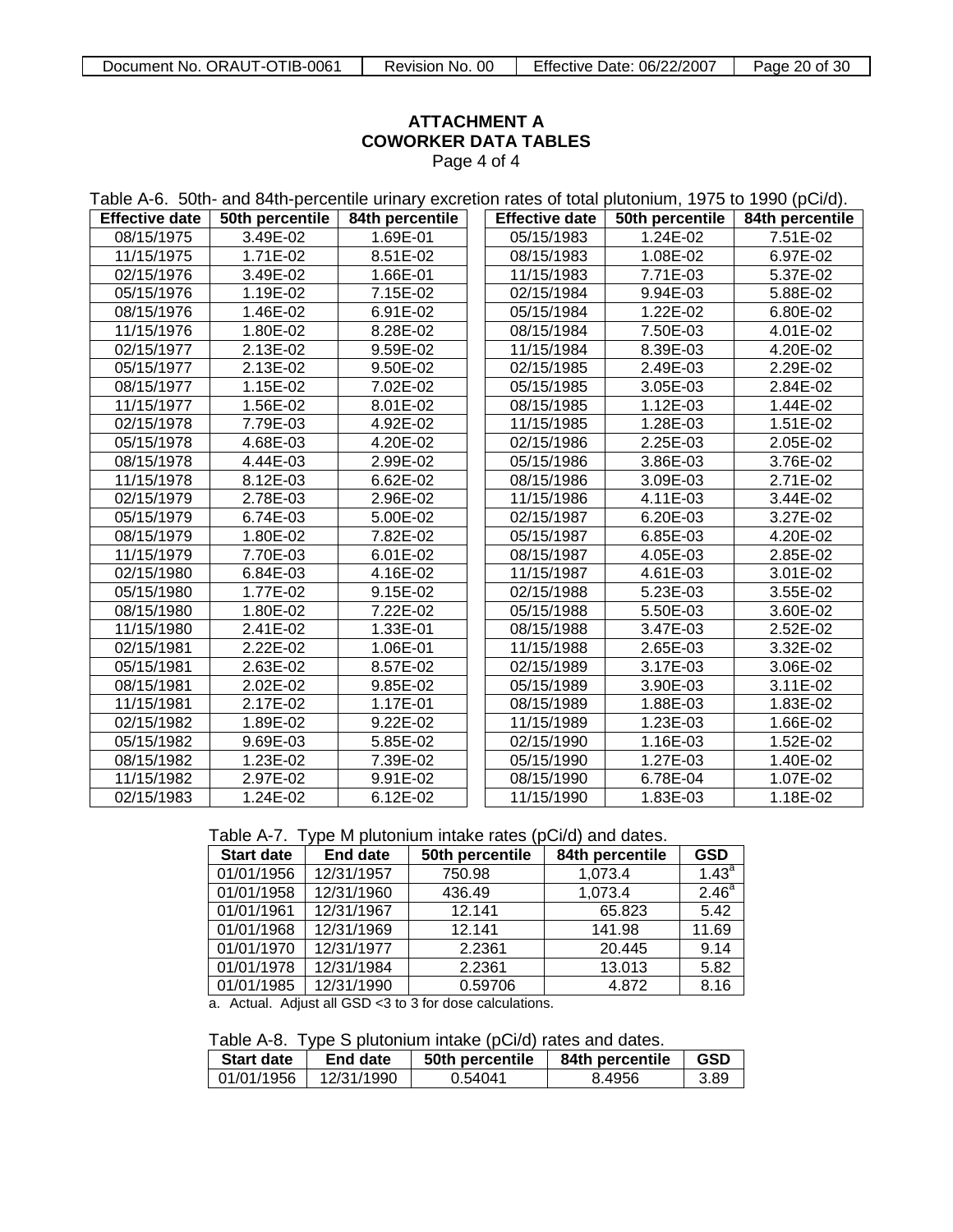

<span id="page-20-0"></span>Figure B-1. Predicted (line) and observed (dots) 50th-percentile urinary excretion assuming inhalation intakes of type M<sup>210</sup>Po.



Figure B-2. Predicted (line) and observed (dots) 84th-percentile urinary excretion assuming inhalation intakes of type M 210Po.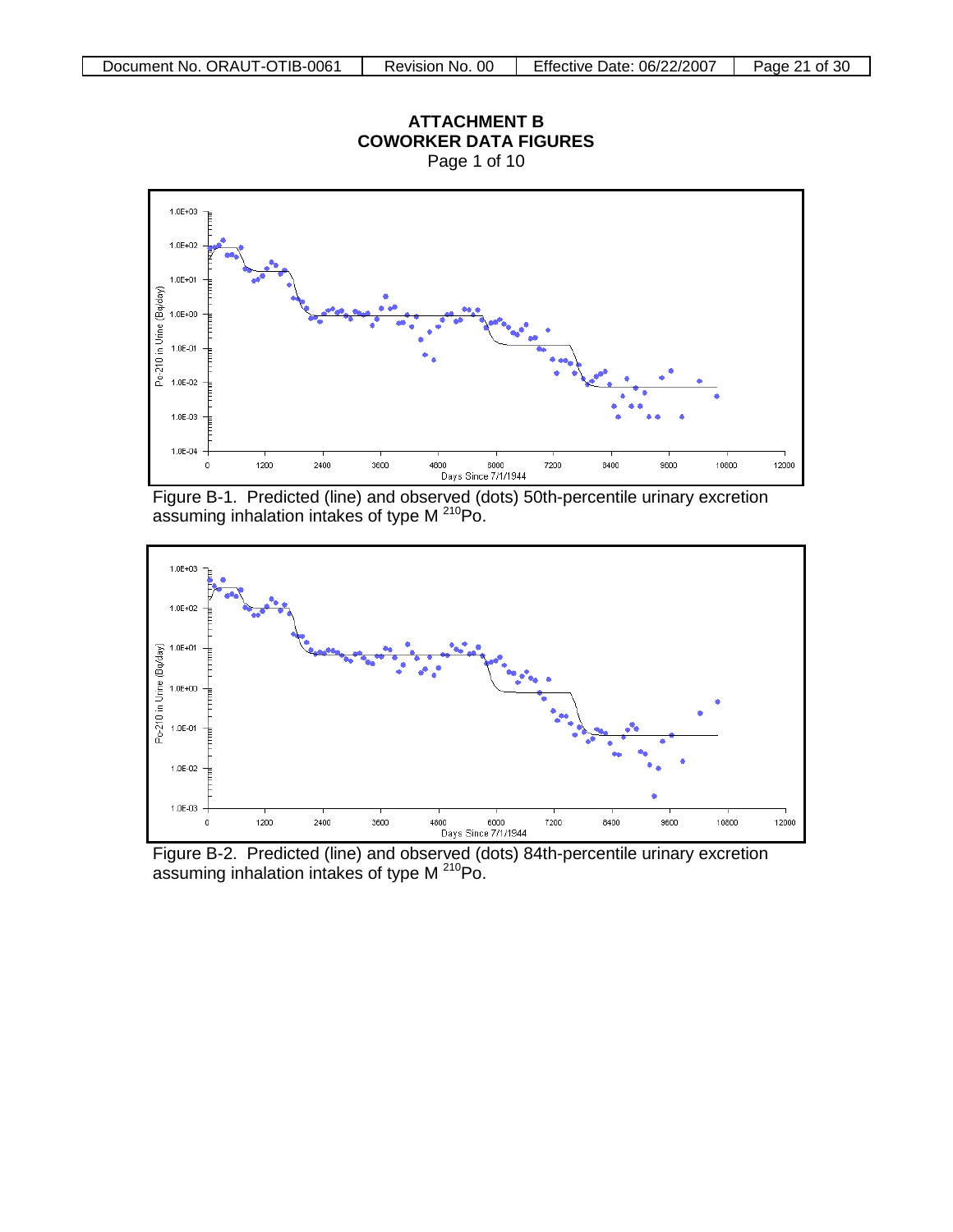

Figure B-3. Predicted (line) and observed (dots) 50th-percentile urinary excretion assuming inhalation intakes of type  $F^{210}$ Po.



Figure B-4. Predicted (line) and observed (dots) 84th-percentile urinary excretion assuming inhalation intakes of type  $F^{210}$ Po.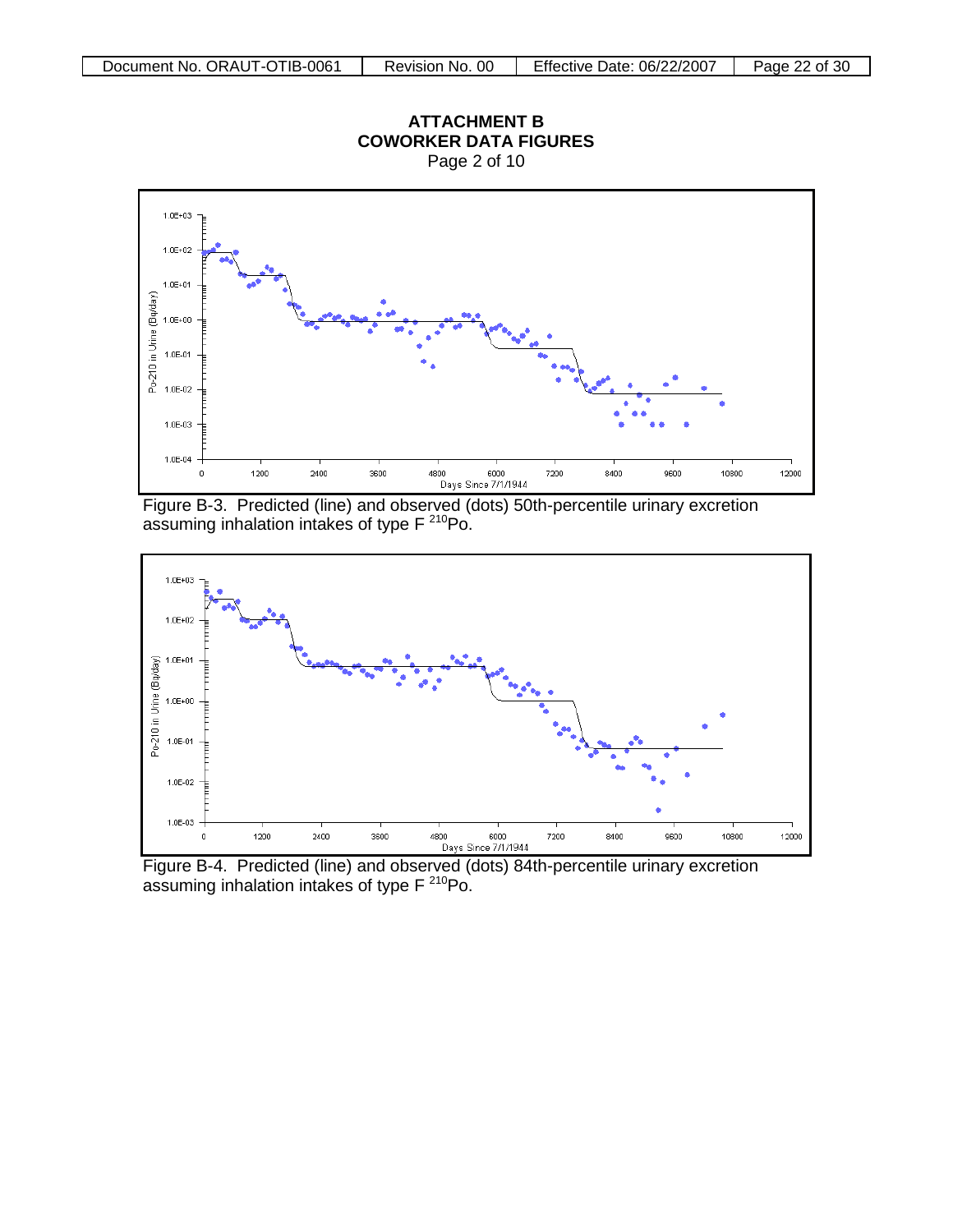

Figure B-5. Predicted (line) and observed (dots) 50th-percentile urinary excretion assuming inhalation intakes of type M plutonium, 1956 to 1957.



Figure B-6. Predicted (line) and observed (dots) 50th-percentile urinary excretion assuming inhalation intakes of type M plutonium, 1958 to 1960.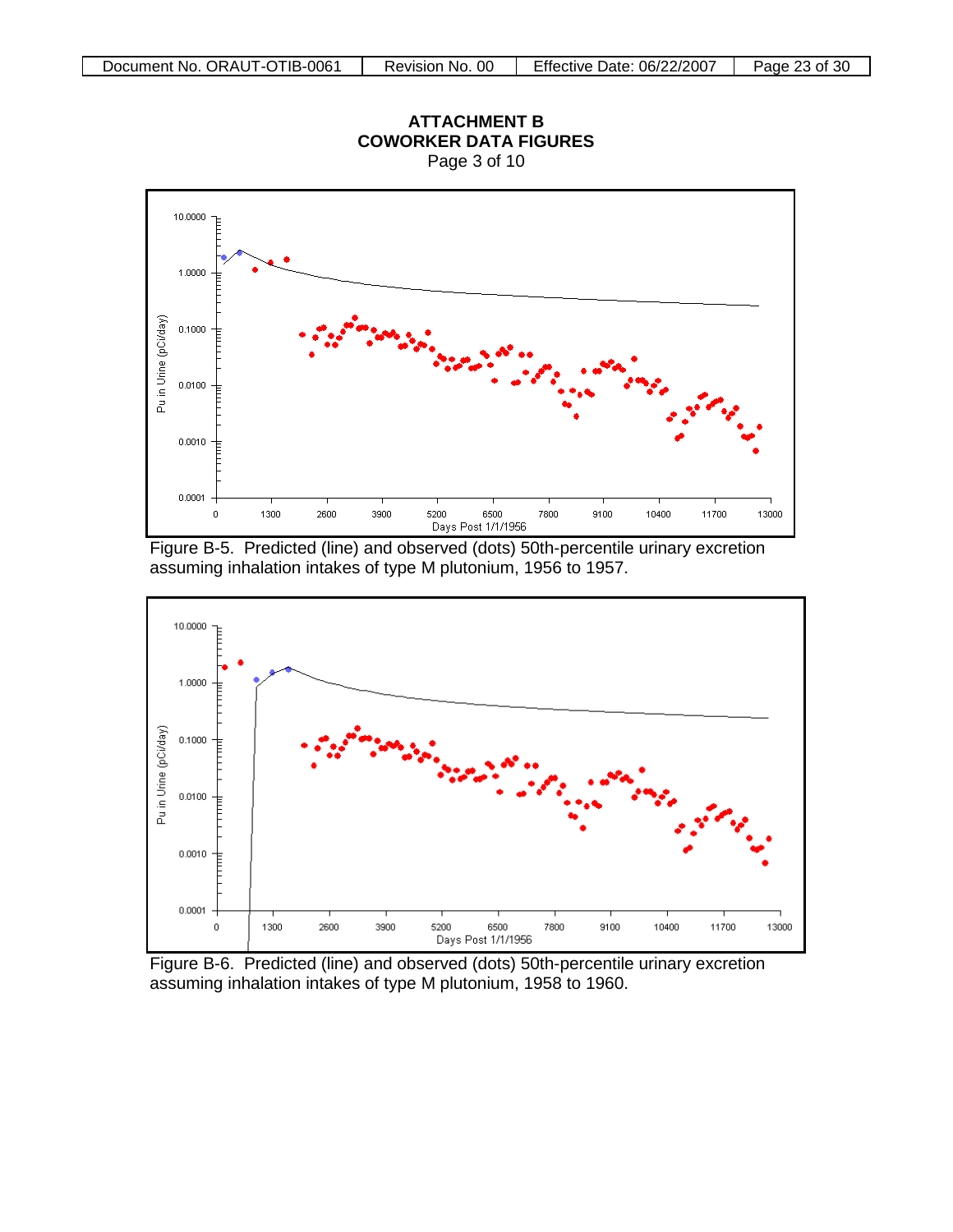

Figure B-7. Predicted (line) and observed (dots) 50th-percentile urinary excretion assuming inhalation intakes of type M plutonium, 1961 to 1969.



Figure B-8. Predicted (line) and observed (dots) 50th-percentile urinary excretion assuming inhalation intakes of type M plutonium, 1970 to 1984.

### **ATTACHMENT B COWORKER DATA FIGURES** Page 4 of 10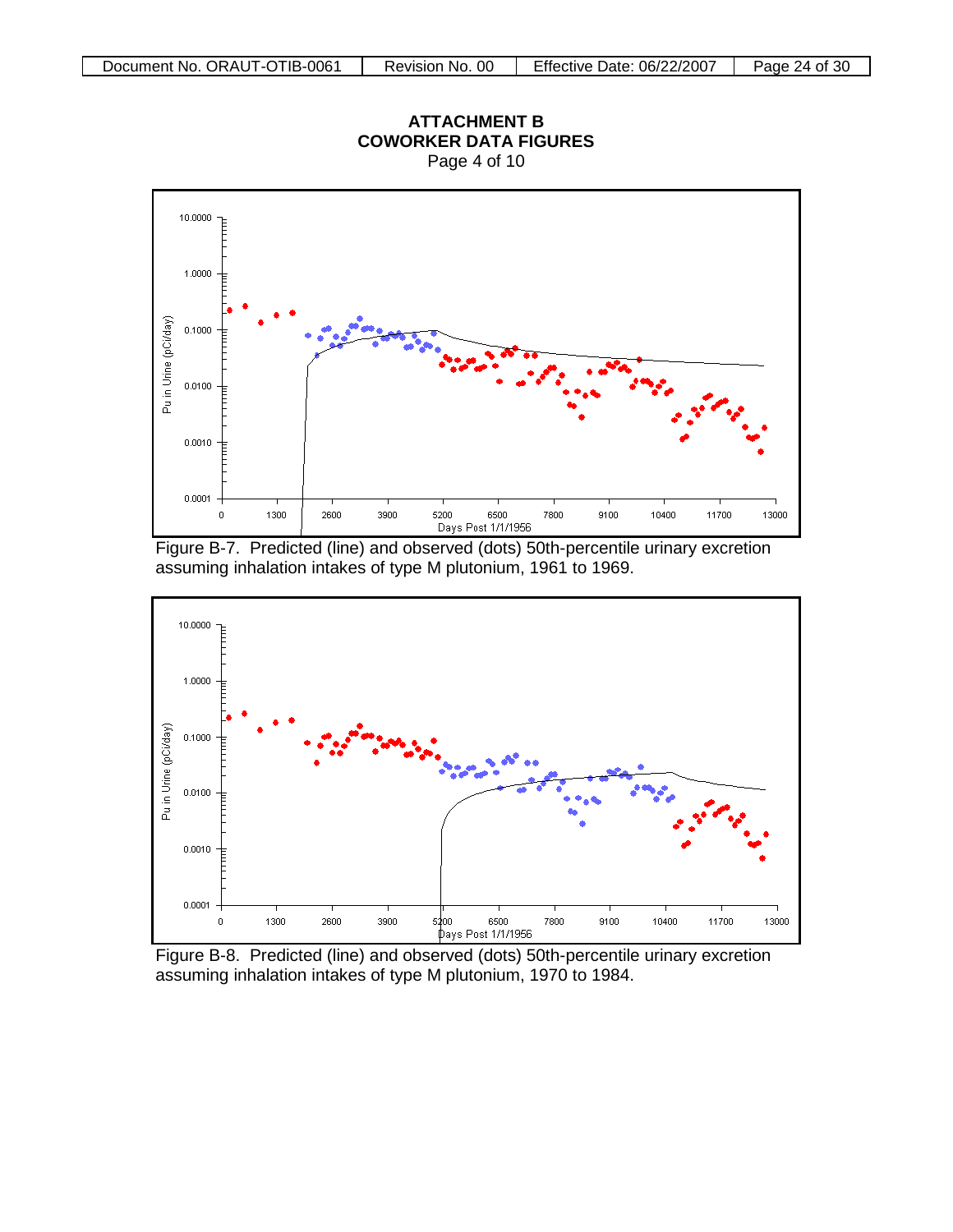

Figure B-9. Predicted (line) and observed (dots) 50th-percentile urinary excretion assuming inhalation intakes of type M plutonium, 1985 to 1990.



Figure B-10. Predicted (line) and observed (dots) 50th-percentile urinary excretion assuming inhalation intakes of type M plutonium, 1956 to 1990.

**ATTACHMENT B COWORKER DATA FIGURES**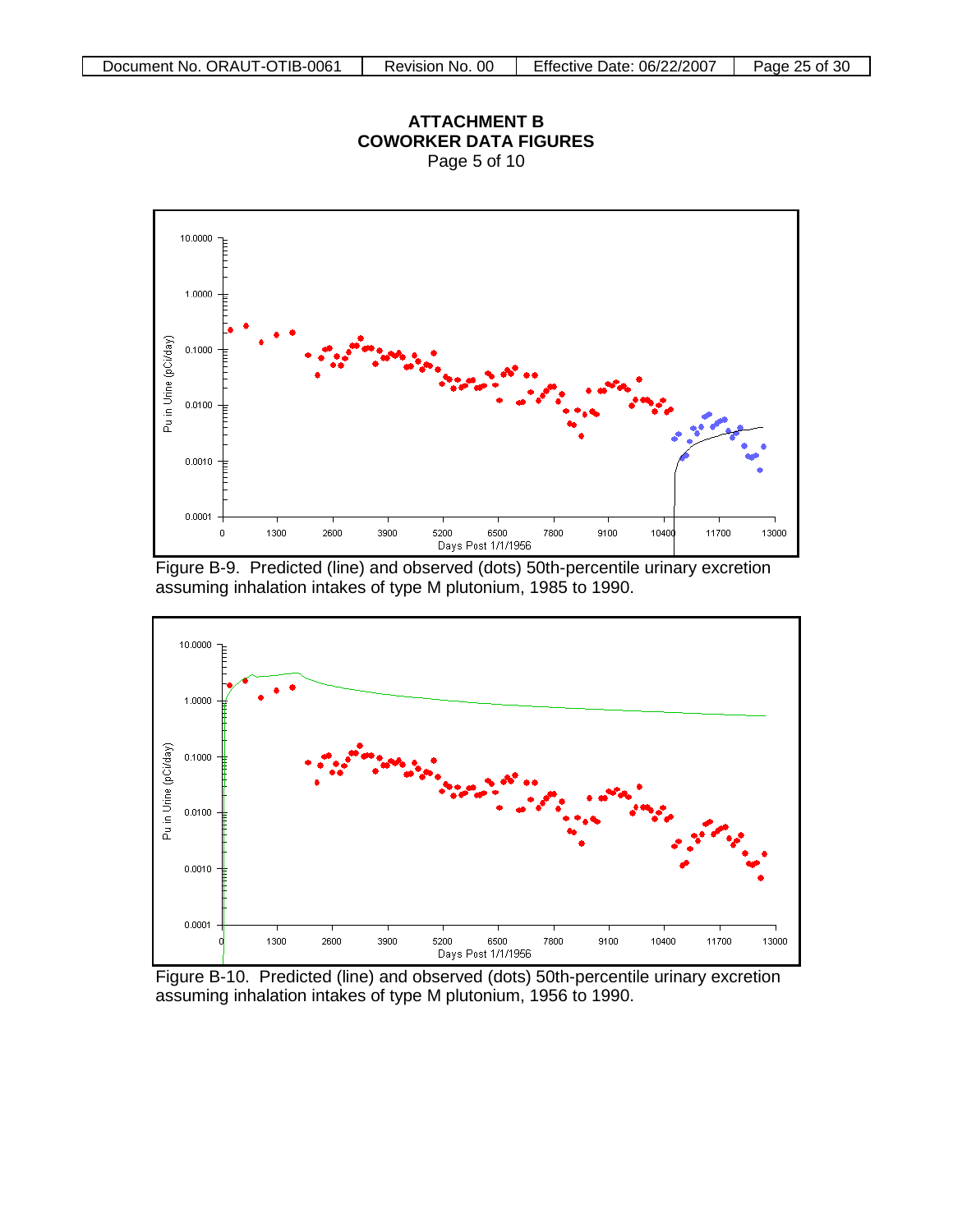

Figure B-11. Predicted (line) and observed (dots) 84th-percentile urinary excretion assuming inhalation intakes of type M plutonium, 1956 to 1960.



Figure B-12. Predicted (line) and observed (dots) 84th-percentile urinary excretion assuming inhalation intakes of type M plutonium, 1961 to 1967.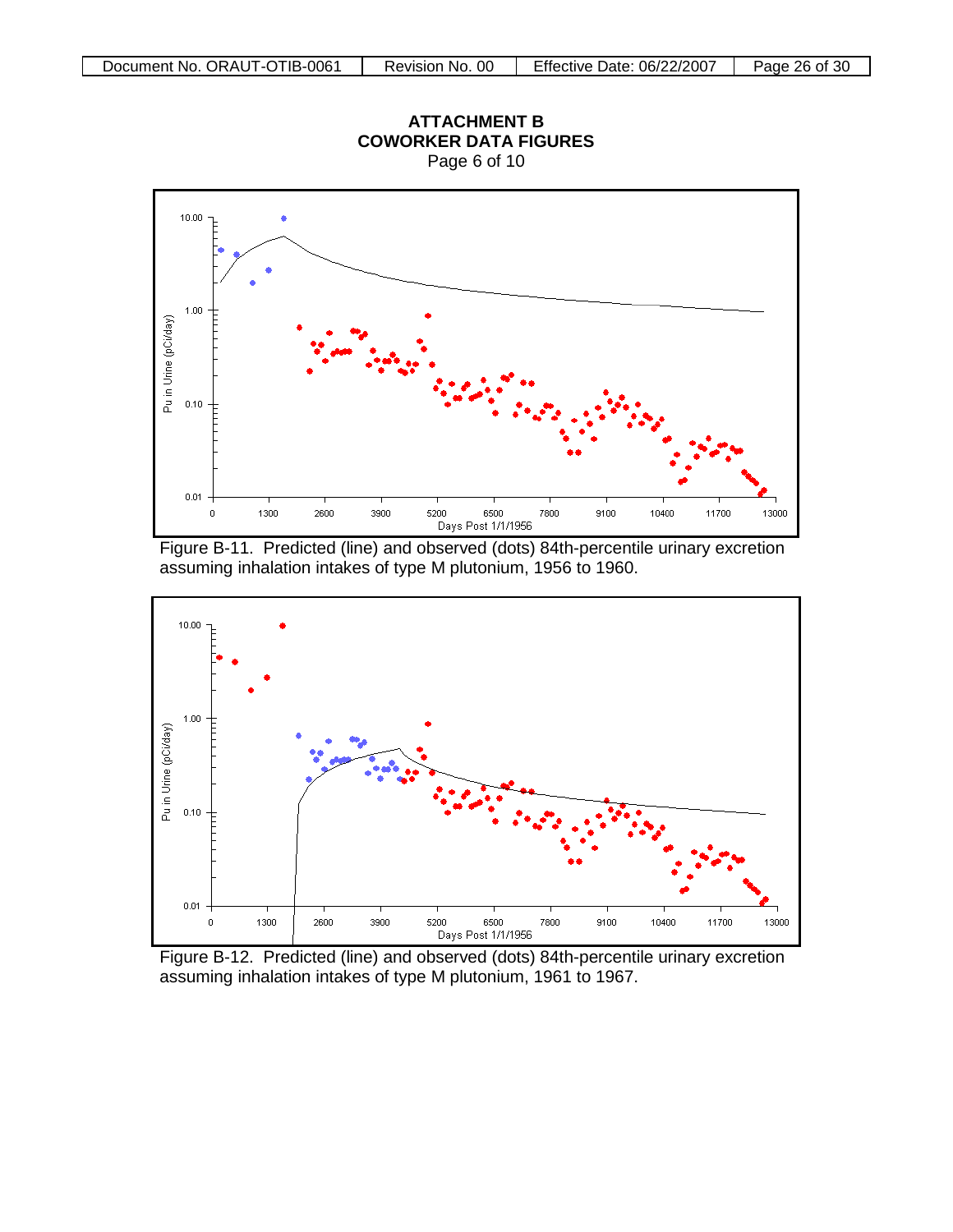

Figure B-13. Predicted (line) and observed (dots) 84th-percentile urinary excretion assuming inhalation intakes of type M plutonium, 1968 to 1969.



assuming inhalation intakes of type M plutonium, 1970 to 1977.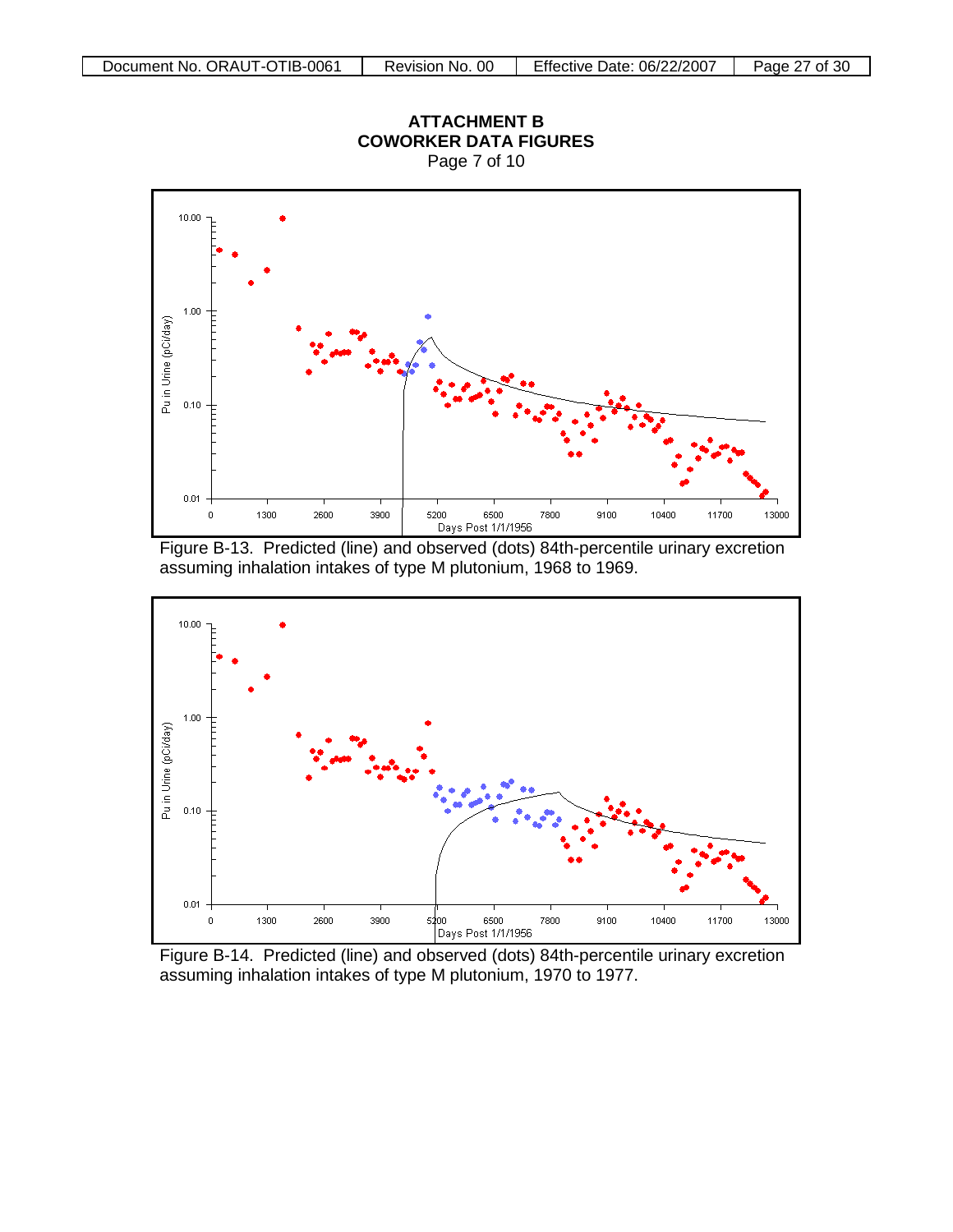





Figure B-16. Predicted (line) and observed (dots) 84th-percentile urinary excretion assuming inhalation intakes of type M plutonium, 1985 to 1990.

# **ATTACHMENT B COWORKER DATA FIGURES**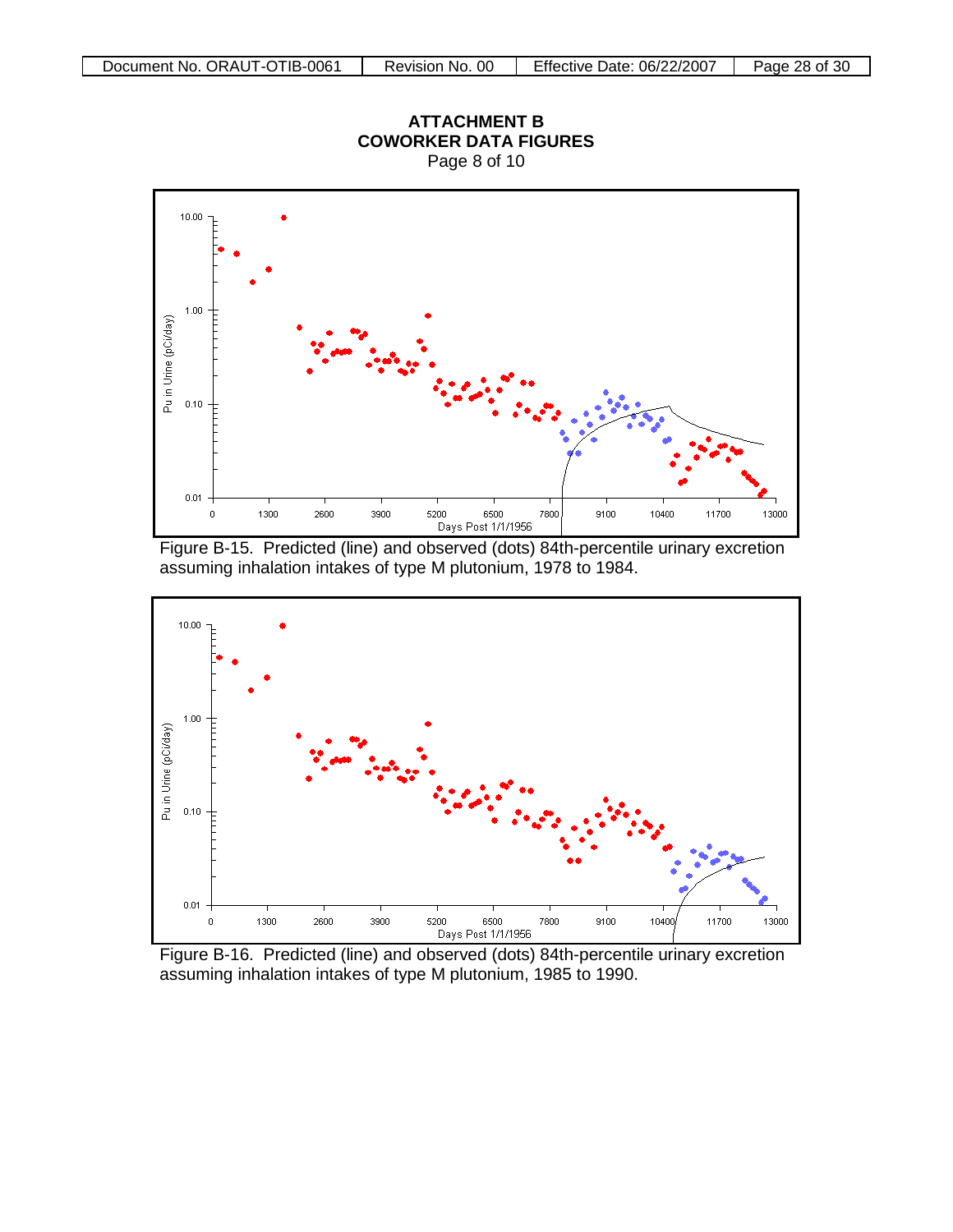





Figure B-18. Predicted (line) and observed (dots) 50th-percentile urinary excretion assuming a single chronic inhalation intake of type S plutonium, 1956 to 1990.